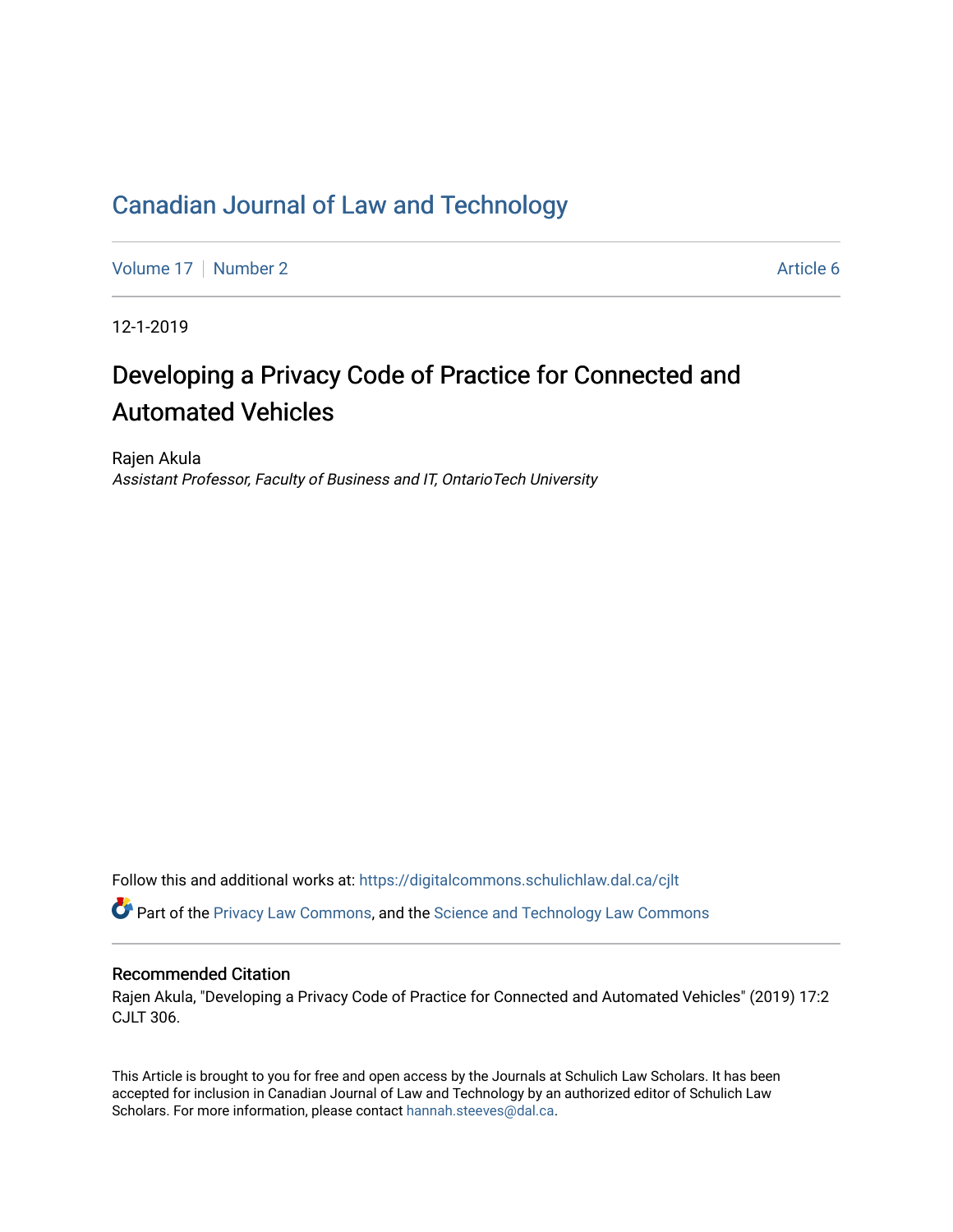## **Developing a Privacy Code of Practice for Connected and Automated Vehicles**

Rajen Akalu\*

## **1. INTRODUCTION**

Connected and autonomous vehicles (''CAVs") can collect, store, process and transmit vast amounts of data.<sup>1</sup> Understanding the use (and potential misuse) of this data, particularly when that data is about an identifiable individual within the meaning of data protection law, is regarded critical to the success of this new mode of transportation.<sup>2</sup> However, what constitutes personal information in relation to connected and automated vehicle data on a case-bycase basis. This presents a policy challenge for the government and creates uncertainty for businesses wishing to make use of this data.

Canadian law does not, however, have specific data protection rules that apply directly to connected vehicles.<sup>3</sup> It is has been argued by some commentators that sector specific legislation is what is needed to remedy this problem.<sup>4</sup> Crucial stakeholders, such as automakers, have asserted by contrast that any prescriptive unique to Canada's regulation with respect to privacy and CAVs would result in increased costs that would be passed on to consumers.<sup>5</sup> This paper explains how a privacy code of practice for CAVs developed using the

PhD. Assistant Professor, Faculty of Business and IT, OntarioTech University, 2000 Simcoe Street, North Oshawa, Ontario L1H 7K4 Canada, rajen.akalu@uoit.ca. This project received funding support through the Office of the Privacy Commissioner of Canada's Contributions Program. The opinions expressed are those of the author and do not necessarily reflect those of the Office of the Privacy Commissioner of Canada. The author acknowledges the helpful contributions of the privacy code of practice working group consisting of privacy and consumer advocates as well as academics and government officials involved in privacy regulation in the development of the code.

<sup>&</sup>lt;sup>1</sup> It is estimated that modern cars have the computing power of 20 personal computers, features about 100 million lines of programming code, and processes up to 25 gigabytes of data an hour. See McKinsey (2014) What's driving the connected car. Online at  $\leq$  www.mckinsey.com/industries/automotive-and-assembly/our-insights/whats-driving-the-connected-car>.

<sup>&</sup>lt;sup>2</sup> Dorothy J. Glancy, "Privacy in autonomous vehicles" (2012) 52:4 Santa Clara L. Rev. 1171.

<sup>3</sup> Jed Chong, ''Automated and Connected Vehicles: Status of the Technology and Key Policy Issues for Canadian Governments" (2016) Library of Parliament Background Paper Publication No. 2016-98E, online: <www.lop.parl.ca/staticfiles/PublicWebsite/ Home/ResearchPublications/BackgroundPapers/PDF/2016-98-e.pdf>.

<sup>&</sup>lt;sup>4</sup> Philippa Lawson, The Connected Car: Who is in the Driver's Seat? (Vancouver: BC Freedom of Information and Privacy Association, 2015), online: <www.fipa.bc.ca/ wordpress/wp-content/uploads/2018/01/CC\_report\_lite.pdf> [Lawson].

<sup>5</sup> Rajen Akalu, ''Paving the way for Intelligent Transport Systems (ITS): The Privacy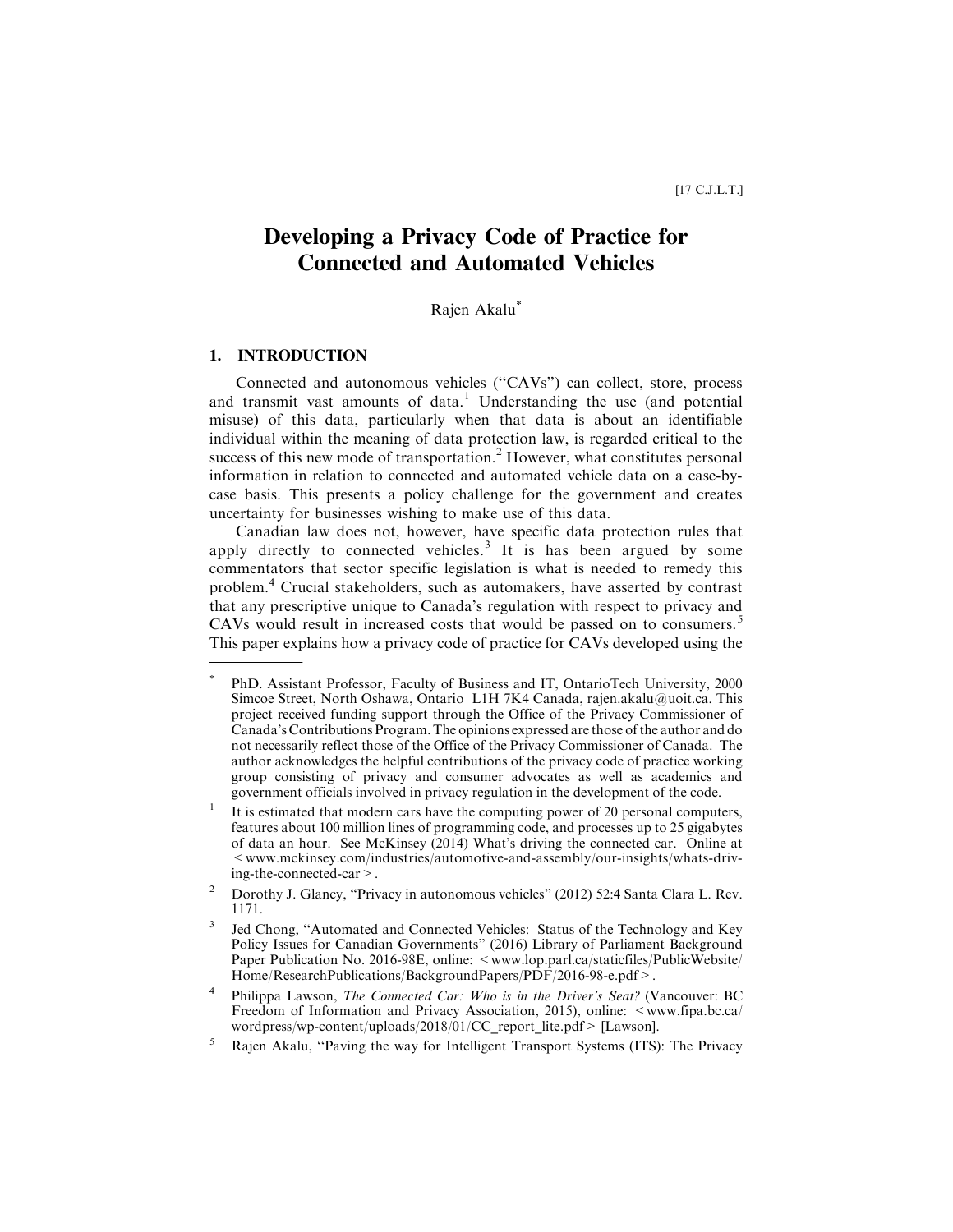Canadian Standards Association Model Code (''CSA Model Code") might address privacy protection with respect to this emerging technology.

It will be argued that the development of a code of practice for CAVs can serve as a learning process that can address privacy concerns in a manner that is both holistic and systematic. A code of practice can also provide much needed guidance for organizations with respect to personal data as well as communicate to consumers the data they are entitled to control. As codes of practice vary widely in terms of their scope and orientation, it will be important to establish this at the outset.

Unlike privacy policies or statements, codes of practice apply to more than one organization.<sup>6</sup> Codes of practice in particular sectors have the potential to provide predictability and certainty for companies in terms of understanding their obligations around meaningful consent and appropriate limits on data processing. The automotive ecosystem involves a considerable number of market participants. Although automakers may be regarded as incumbents, there are numerous organizations seeking access to CAV data. These range from software developers, to municipalities as well as insurance companies and law enforcement.

The draft code of practice as developed in this paper serves as a statement of best practice for compliance with PIPEDA principles. The code should be used in combination as a quasi-legal compliance code with the *Personal Information Protection and Electronics Document Act* ("PIPEDA")<sup>7</sup> along with substantially equivalent laws in Alberta, Quebec, and British Columbia.<sup>8</sup> PIPEDA is a federal law that incorporates a national privacy standard (the "CSA Model Code"). The CSA Model Code outlines ten principles that form the basis of central obligations that any organization in the commercial sector needs to address when dealing with personal data.<sup>9</sup> The ten principles of the CSA Model Code were intended to serve as a template that could be adapted to unique circumstances. Commercial organizations are legally required to consider the ten principles when developing their privacy management program.<sup>10</sup>

Implications of Vehicular Infotainment Platforms. Online: <www.privacyandtheconnectedcar.com>.

<sup>&</sup>lt;sup>6</sup> Colin Bennett & Deirdre K. Mulligan, "The Governance of Privacy Through Codes of Conduct: International Lessons for U.S. Privacy Policy" (Paper prepared for the Privacy Law Scholars Conference at George Washington University, June 2012) [unpublished], online: <www.papers.ssrn.com/sol3/papers.cfm?abstract\_id=2230369> [Bennett & Mulligan].

<sup>7</sup> Personal Information Protection and Electronic Documents Act, S.C. 2000, c. 5 [PIPEDA].

<sup>8</sup> See the Alberta Personal Information Protection Act, the British Columbia Personal Information Protection Act and, in Quebec, An Act respecting the Protection of Personal Information in the Private Sector.

<sup>&</sup>lt;sup>9</sup> These principles are discussed in greater detail below.

<sup>10</sup> See Schedule 1 PIPEDA.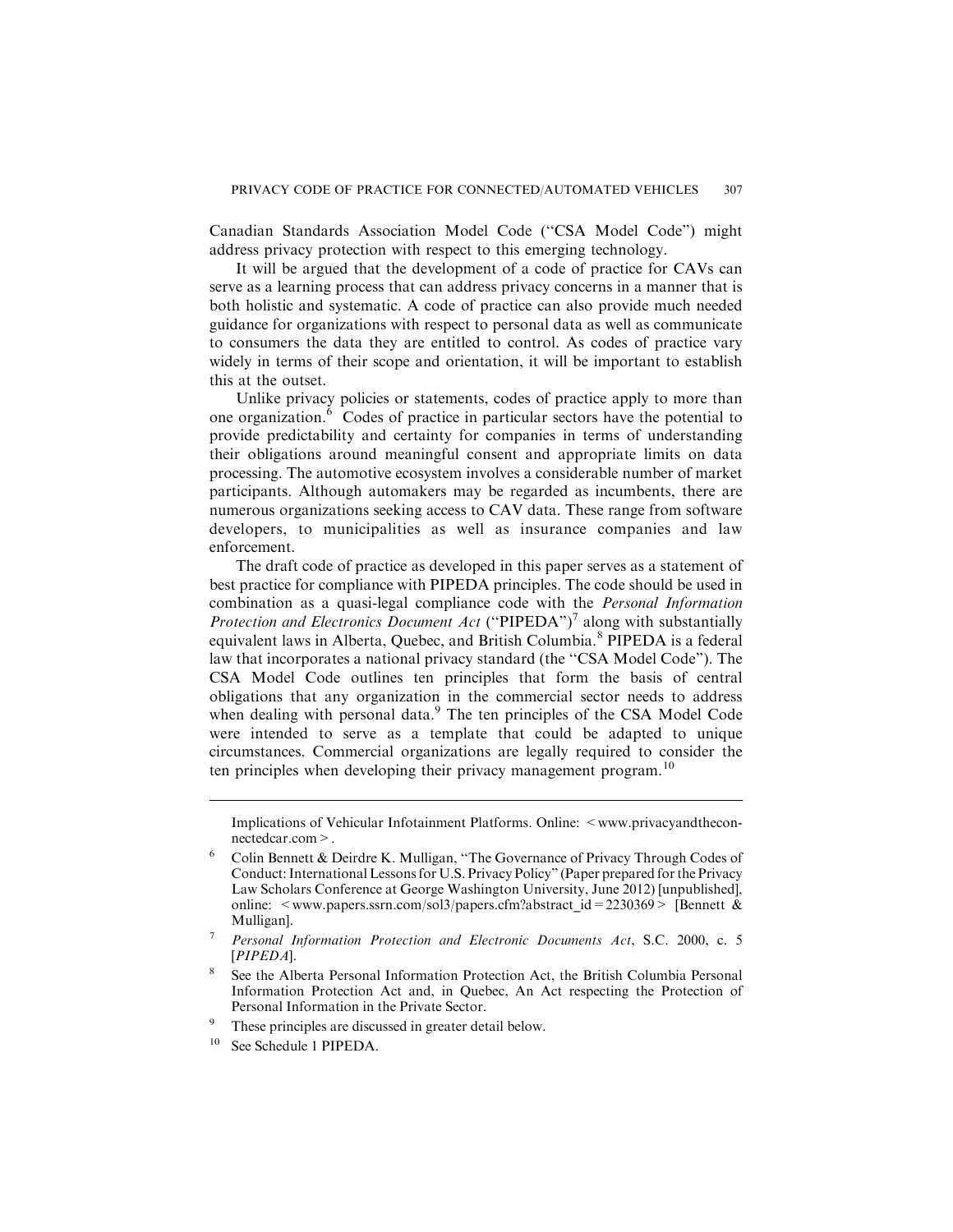The code is aimed at providing greater clarity regarding how individuals' (defined as a driver or the passenger of a vehicle)<sup>11</sup> personal information is handled. It purports to outline the responsibilities of users of personal data in the context of connected or autonomous vehicles. The aim is to offer industry guidance while educating automakers, regulators, consumers, and other members of the automotive sector regarding the implications of security risks in handling personal information. The term ''user of personal information" refers to those entities that directly involve vehicles in their businesses (i.e. original equipment manufacturers, automotive suppliers, repair and maintenance companies, vehicle dealers and rental car companies).<sup>12</sup>

In the next section a brief overview of connected and automated vehicle technology is provided. This is followed by a discussion of the current approach to privacy protection, together with the limitations of that approach. The remainder of the paper will discuss the codes of practice generally and their specific application in to CAVs. A draft model code is provided as an appendix to this paper.

## **2. CONNECTED AND AUTOMATED VEHICLE TECHNOLOGY**

Most passengers and goods in Canada travel by road. In 2016, more than 24.6 million road motor vehicles were registered in Canada, up 1.2% from 2016 and 19.3% from a decade ago. 92% were vehicles weighing less than 4,500 kilograms, mainly passenger automobiles, pickups, sport utility vehicles and minivans. 4.4% were medium and heavy trucks weighing 4,500 kilograms or more, and  $3.3\%$  were other vehicles such as buses, motorcycles and mopeds.<sup>13</sup> It is estimated that ninety percent of motor vehicle crashes are caused at least in part by human error.<sup>14</sup>

Connected vehicles utilize wireless technology to enable a diverse range of consumer convenience and infotainment applications. They also permit vehicles to send and receive information to other cars, the transportation infrastructure and a range of other wireless devices.<sup>15</sup> Automated vehicles by contrast make use of sensors and computer analytics to assess the external environment and

<sup>&</sup>lt;sup>11</sup> See Appendix — A Code of Practice for Connected and Automated Vehicles.

 $1bid.$  — see also Deloitte (2018) Connected and autonomous vehicles in Ontario Implications for data access, ownership, privacy and security. Online: <www2.deloitte.com/content/dam/Deloitte/ca/Documents/consulting/ca-EN-CVAV-Research-Final-Data-Privacy-Security-Report-20180425-AODA.PDF>

<sup>13</sup> Transport Canada, ''Transportation in Canada: Overview Report 2018" (2018), online:  $\langle$  www.tc.gc.ca/eng/policy/transportation-canada-2018.html $>$ .

<sup>&</sup>lt;sup>14</sup> Bryant Walker Smith, "Human Error as a Cause of Vehicle Crashes" The Center for Internet and Society (blog) (18 December 2013), online: <www.cyberlaw.stanford.edu/ blog/2013/12/human-error-cause-vehicle-crashes>.

<sup>&</sup>lt;sup>15</sup> Saif Al-Sultan et al., "A Comprehensive Survey on Vehicular Ad Hoc Network" (2014) 37 J. Network & Computer Applications 380.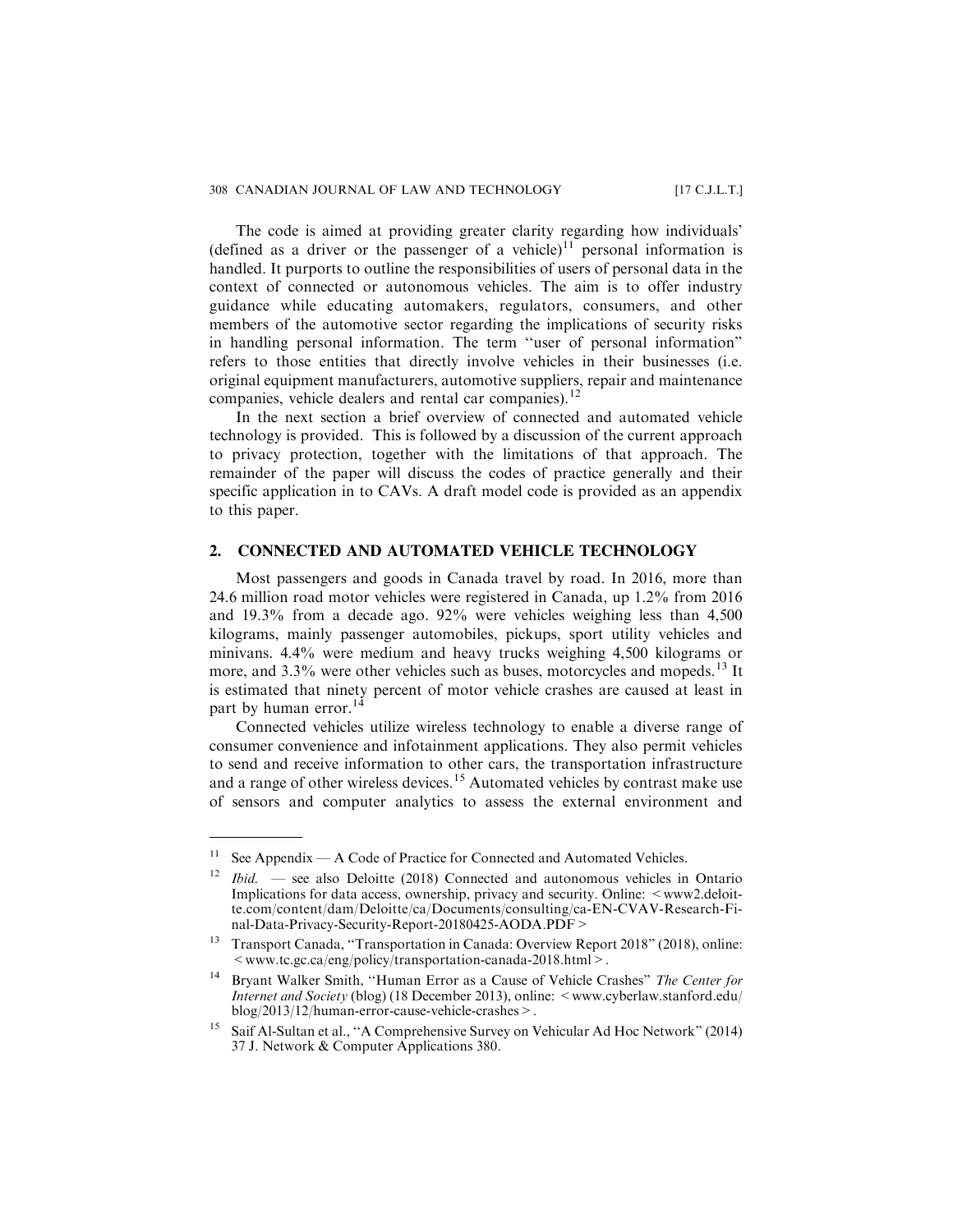perform numerous driving tasks instead of a human driver. This might include steering, braking and acceleration and monitoring the driving environment.<sup>16</sup>

The Society of Automotive Engineers defines six levels of automation.<sup>17</sup> These levels range from no automation to full automation.

Level 0 No automation: The human driver performs all aspects of the driving task.

Level 1 Driver assistance: The vehicle's driver assistance features support the driver with either steering or acceleration/deceleration under specific conditions. The human driver is expected to perform all remaining aspects of the dynamic driving tasks, including monitoring and responding to the driving environment.

Level 2 Partial automation: The vehicle's driver assistance features support the driver with both steering and acceleration/deceleration under specific conditions. The human driver is still expected to perform all remaining aspects of the dynamic driving tasks, including monitoring and responding to the driving environment.

Level 3 Conditional automation: The vehicle's automated driving system (ADS) features perform all aspects of the dynamic driving task, including monitoring and responding to the driving environment, under specific conditions. The human driver must be alert and ready to perform the dynamic driving task when the system requests the human driver to intervene.

Level 4 High automation: The ADS-equipped vehicle performs all aspects of the dynamic driving task, including monitoring and responding to the driving environment, under specific conditions. The vehicle is designed to respond safely without human action to all situations, including when it reaches the limits of its operating environment.

Level 5 Full automation: The ADS-equipped vehicle performs all aspects of the dynamic driving task, including monitoring and responding to the driving environment, in all conditions.

Vehicles in Canada have automation ranging from levels 0 to 2. Testing of automated vehicle technologies at levels 3 and 4 is underway in many countries, including Canada.<sup>18</sup> However, regardless of the level of automation, the

<sup>&</sup>lt;sup>16</sup> Transport Canada, "Automated and Connected Vehicles" online: <www.tc.gc.ca/en/ services/road/innovative-technologies/automated-connected-vehicles.html>.

<sup>&</sup>lt;sup>17</sup> SAE International (2019). International standard J3016 taxonomy and definitions for terms related to on-road motor vehicle automated driving systems. Online  $\leq$  www.sae.org/news/2019/01/sae-updates-j3016-automated-driving-graphic  $\geq$ . — for Terms Related to Driving Automation Systems for On-Road Motor Vehicles" (SAE Recommended Practice #J3016 201806, revised 15 June 2018), online: <www.sae.org/ standards/content/j3016\_201806/>.

<sup>18</sup> Transport Canada, ''Automated and Connected Vehicles 101" (last modified 18 July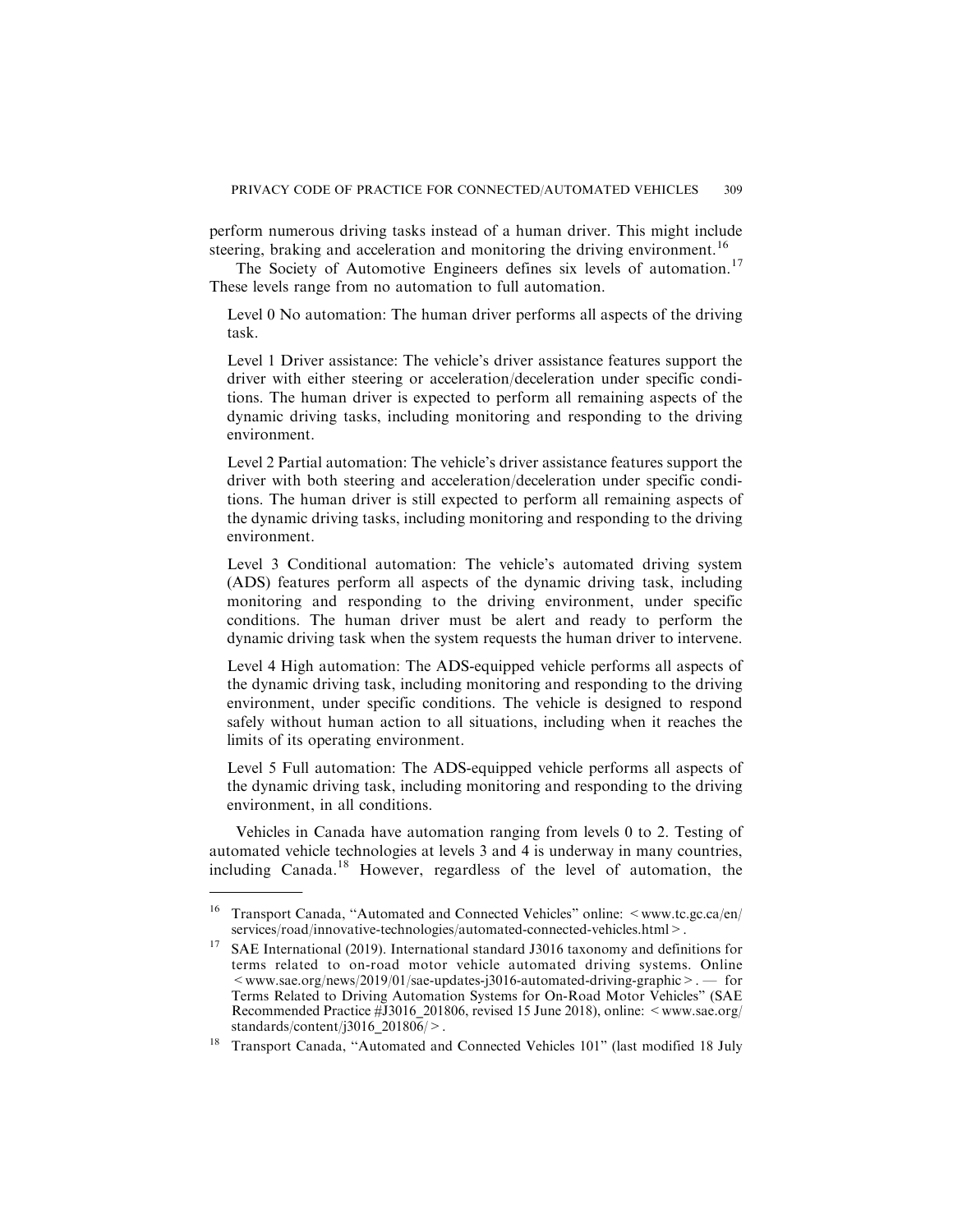distinction between connected and automated vehicles is becoming increasingly blurred.<sup>19</sup> This is because advanced driving automation requires high levels of connectivity for some purposes such as downloading maps and updating software. It is the level of connectivity and data sharing that is the greatest source of potential privacy harms given the sensitivity and volume of personal information implicated in this context.

Data generated from connected vehicles fall into two main categories. ''Telematics" data is generated from vehicles' sensors that makes use of information about a vehicle's internal systems. This type of data is used for car diagnostics and emergencies as well as to enable roadside assistance. Connected vehicles also process and store ''infotainment" data. This data consists of non-vehicular information that provides drivers functions such as hands-free calling, text messaging and Internet capability.<sup>20</sup>

The data generated by connected vehicles has a great number of benefits such as reducing accidents, alleviating traffic congestion and product design improvement.<sup>21</sup> In order to accomplish this, it is necessary for vehicles to communicate with each other and the infrastructure. Thus, they need to exchange neighborhood information on a regular basis. As a result, connected vehicles broadcast unencrypted messages that contain a vehicle identifier together with the vehicle's location, speed and direction.<sup>22</sup> From this information, a driver profile may be developed that may be used for legitimate reasons such as providing emergency services and law enforcement, as well as a range of illegitimate reasons such as surreptitious surveillance by employers, insurance companies or criminals. The inferences that can be derived from driver profiles can reveal sensitive locations, such as home, office and places frequently visited. It should be noted, however, that the need for location privacy can often conflict with authentication requirements since safety critical information also needs to be received. $2<sup>3</sup>$ 

As discussed in the next section, current solutions to protecting personal data rely on customer consent. As a consequence, the data handling practices of a

<sup>2019),</sup> online: <www.tc.gc.ca/en/services/road/innovative-technologies/automatedconnected-vehicles/av-cv-101.html>.

<sup>19</sup> Canada, Standing Senate Committee on Transport and Communications, Driving Change: Technology and the Future of the Automated Vehicle,  $1^{st}$  Sess.,  $42^{nd}$  Parl.  $(January 2018)$  at 23, online:  $\leq$  www.sencanada.ca/content/sen/committee/421/TRCM/ Reports/COM\_RPT\_TRCM\_AutomatedVehicles\_e.pdf>.

<sup>&</sup>lt;sup>20</sup> Lawson, *supra* note 4 at 5.

<sup>&</sup>lt;sup>21</sup> Araz Taeihagh & Hazel Si Min Lim, "Governing Autonomous Vehicles: Emerging Responses for Safety, Liability, Privacy, Cybersecurity, and Industry Risks" (2019) 39:1 Transport Reviews 103.

<sup>&</sup>lt;sup>22</sup> Florian Dötzer, "Privacy Issues in Vehicular Ad Hoc Networks" in George Danezis & Philippe Golle, eds., Privacy Enhancing Technologies(Cambridge, U.K.: Springer, 2006) 197, online: <www.link.springer.com/chapter/10.1007/11767831\_13>.

 $23$  *Ibid.*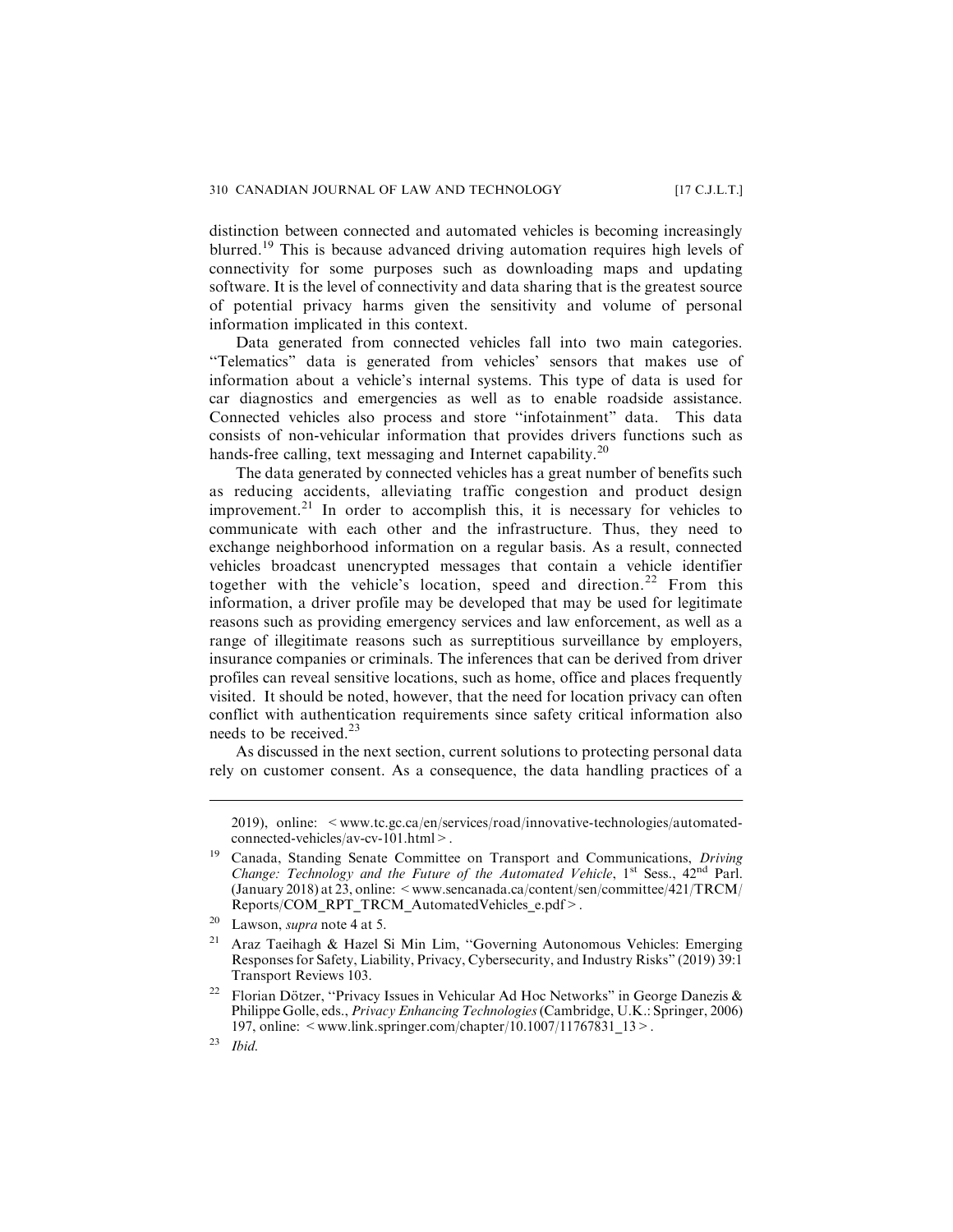given service provider are set out in the company's privacy statement. Since it is up to the service provider to determine how privacy policies and controls should be meaningfully conveyed to users, there are strong incentives to discharge privacy obligations via a corporate privacy statement.

## **3. THE CURRENT APPROACH TO PRIVACY PROTECTION**

PIPEDA has been described as a ''compromise both as to substance and as to form" since its aim is to protect individual privacy but also recognize the commercial need of businesses to collect personal data.<sup>24</sup> Privacy regulation in this area is essentially about reconciling this internal contradiction. Central to the operation of the Act is the definition of personal information. The Act states ''personal information" means ''information about an identifiable individual, but does not include the name, title, business address or telephone number of an employee of an organization."<sup>25</sup>

If PIPEDA is applicable to the organization, then section 5(1) requires that it comply with the obligations set out in Schedule 1 of the Act. This Schedule incorporates the CSA Model Code for the Protection of Personal Information (the Model Code). The Model Code includes ten principles: Accountability; Identifying Purposes; Consent; Limiting Collection; Limiting Use, Disclosure, and Retention; Accuracy; Safeguards; Openness; Individual Access; and Challenging Compliance. These obligations are further qualified by stating that ''[a]n organization may collect, use or disclose personal information only for purposes that a reasonable person would consider are appropriate in the circumstances."<sup>26</sup> The requirement that information practices be reasonable has become a *de facto* balancing test employed by the Office of the Privacy Commissioner of Canada (OPC) to determine whether there has been implied consent.<sup>27</sup>

PIPEDA assumes that individuals control information about themselves and can choose to disclose their information.<sup>28</sup> Once disclosed, consent is required to use the personal information in ways not originally intended i.e. for secondary purposes. The approach is aimed at empowering individuals by fostering mechanisms, both legal and technical, that enhance individual control of data.<sup>25</sup> Individuals have autonomy over their data and organizations have obligations to respect rights to notice, access and consent regarding the collection, use and disclosure of personal data. Solove refers to this approach to privacy protection

<sup>&</sup>lt;sup>24</sup> Englander v. Telus Communications Inc., 2004 FCA 387, 2004 CarswellNat 4119, 2004 CarswellNat 5422 (F.C.A.) at para. 39.

<sup>&</sup>lt;sup>25</sup> *PIPEDA*, supra note 7 at s. 2(1).<br><sup>26</sup> *PIPEDA* supra note 7 at s. 5(3)

PIPEDA, supra note 7 at s.  $5(3)$ .

<sup>&</sup>lt;sup>27</sup> Lisa Austin, "Reviewing *PIPEDA*: Control, Privacy and the Limits of Fair Information Practices" (2006) 44:1 Can Bus. L. J. 21 at 29.

 $28$  Ibid.

 $29$  Ibid.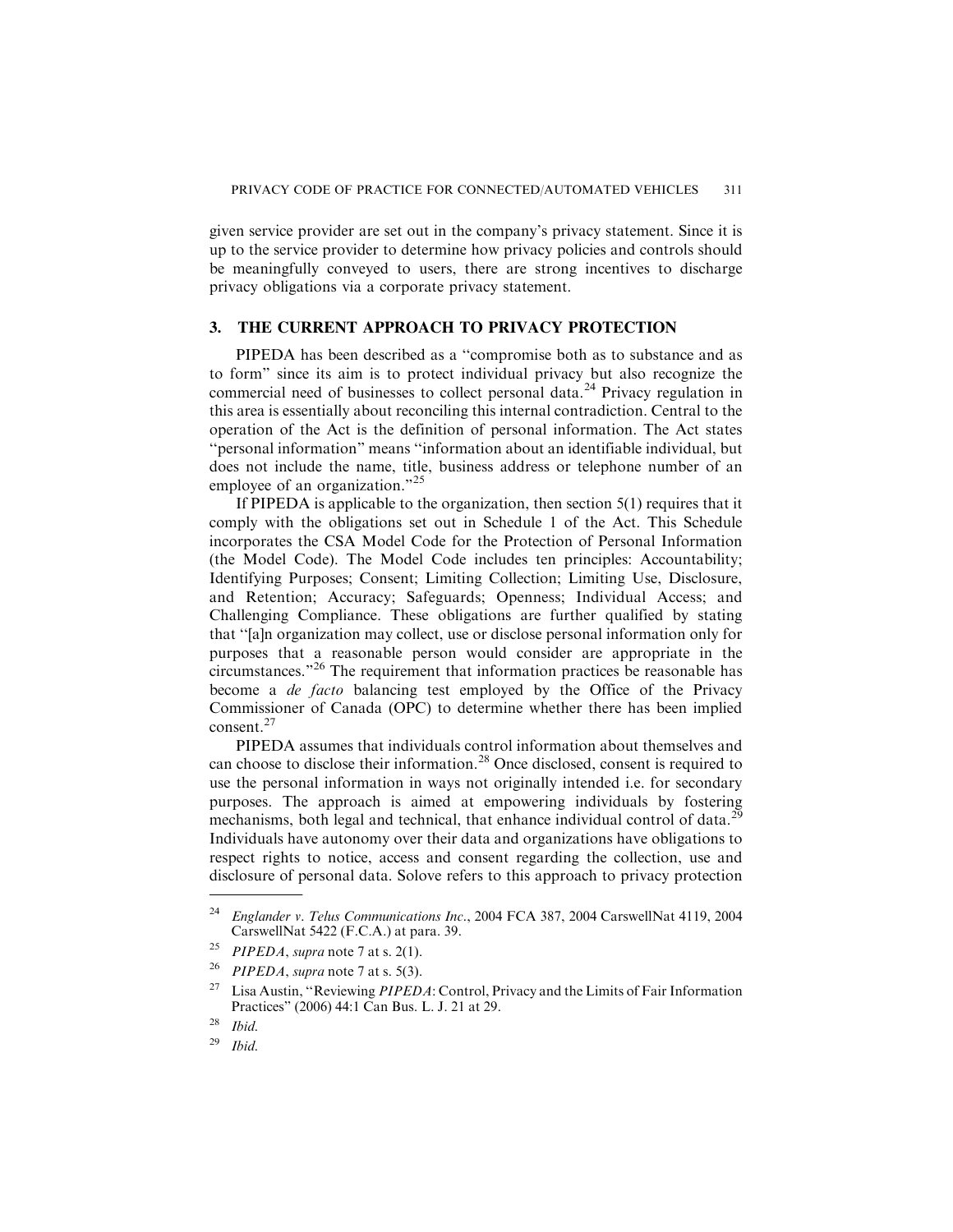as ''privacy self-management" since the goal is to provide individuals with control over their personal data so that they can decide how to evaluate the benefits and costs of collection, use and/or disclosure of their information.<sup>30</sup>

Proponents of this approach to privacy protection view personal autonomy as paramount. They argue that ''removing consent from the equation risks undermining fundamental individual rights, protections and freedoms."<sup>31</sup> This approach, also referred to as informational self-determination, has been the subject of criticism by privacy scholars.<sup>32</sup> Empirical findings in behavioural economics literature, for example, has clearly demonstrated that people often overvalue the immediate benefits they obtain from revealing information and underestimate the cumulative risks associated with the cost of privacy loss.<sup>33</sup> While companies attempt to convey their data handling practices in their privacy statements, linguistic analysis undertaken by Pollach has ''shown that companies obscure privacy infringements by downplaying their frequency, mitigating or enhancing questionable practices and omitting references to themselves when they talk about unethical data handling practices."<sup>34</sup>

For the most part, corporate privacy statements are drafted for the benefit of the organization rather that the consumer.<sup>35</sup> This defensive approach to privacy protection is understandable given that companies are required to comply with all the obligations of the CSA Model Code once personal information is involved. As a result, companies are inclined to state their data handling practices in obtuse language knowing that even though this document will not be read, it will nevertheless be binding on the consumer.<sup>36</sup>

To constitute personal information, data must be attributed to an identifiable individual. However, the information need not be collected directly by the company for it to be ''about" an identifiable individual. In the vehicle context, if a company keeps record of a vehicle identification number and registered owner, the information will be deemed to be personal information.<sup>37</sup> It does not matter who ''owns" the information or whether the information was

<sup>&</sup>lt;sup>30</sup> Daniel J. Solove, "Privacy Self-Management and the Consent Dilemma" (2013) 126 Harv. L. Rev. 1880 at 1880 [Solove].

<sup>&</sup>lt;sup>31</sup> Ann Cavoukian, Alexander Dix & Khaled El Emam, "The Unintended Consequences of Privacy Paternalism" (Toronto: Information and Privacy Commissioner of Ontario, 2014) at 7, online:  $\leq$  www.ontla.on.ca/library/repository/mon/28003/326077.pdf $>$ .

<sup>&</sup>lt;sup>32</sup> Lisa Austin, "Privacy and the Question of Technology" (2003) 22:2 Law & Phil 119; Lisa Austin, ''Is Consent the Foundation of Fair Information Practices? Canada's Experience Under PIPEDA" (2006) 56:2 U.T.L.J. 181; Solove, supra note 30.

<sup>33</sup> Alessandro Acquisti, Idris Adjerid & Larua Brandimarte, ''Gone in 15 Seconds: The Limits of Privacy Transparency and Control" (2013) 11:4 IEEE Security & Privacy 72.

<sup>&</sup>lt;sup>34</sup> Irene Pollach, "What's Wrong with Online Privacy Policies?" (2007) 50:9 Communications of the ACM 103 at 107.

 $35$  Ibid.

<sup>36</sup> Ibid.

<sup>37</sup> Teresa Scassa, Jennifer A. Chandler & Elizabeth F. Judge, ''Privacy by the Wayside: The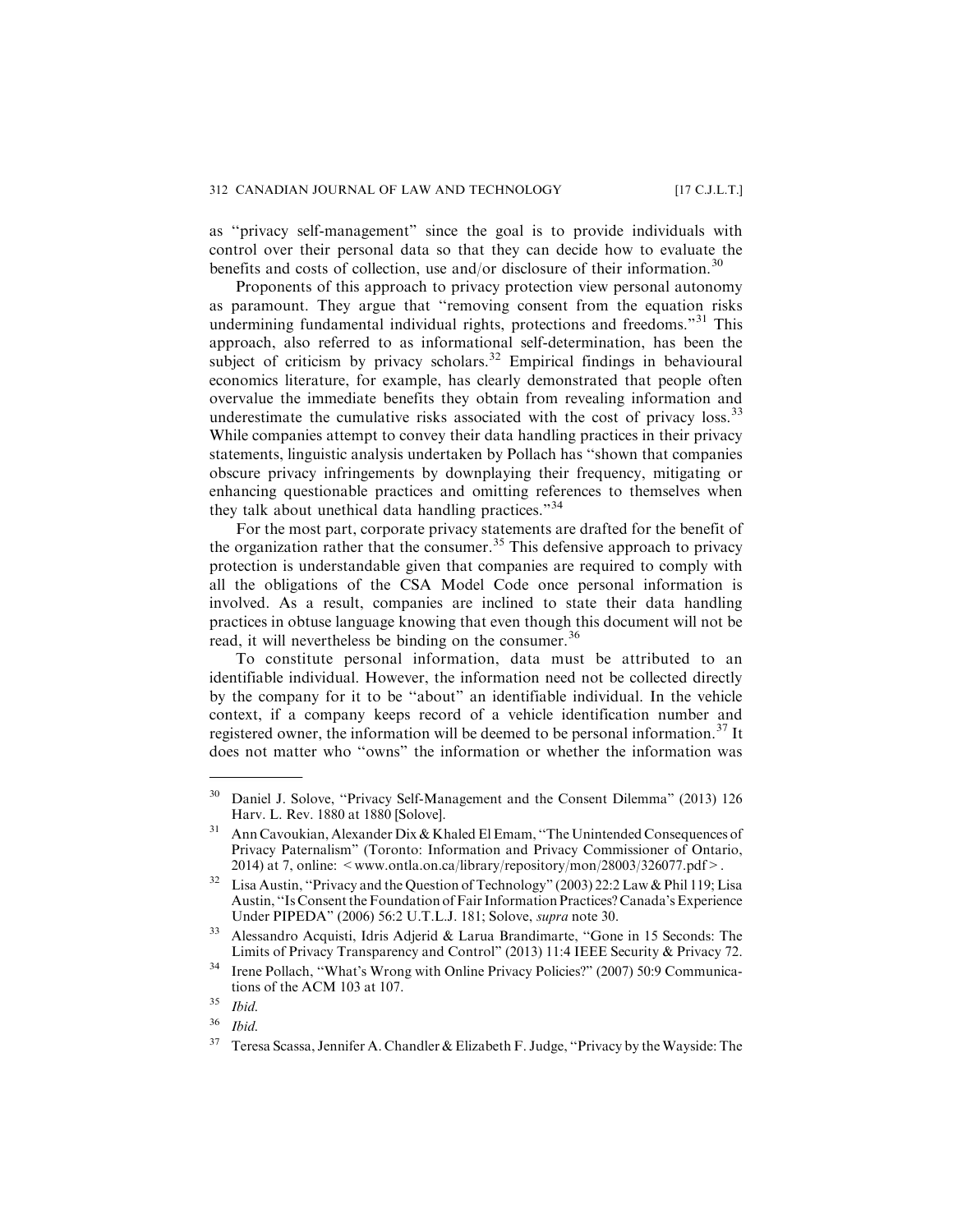generated by the company. The courts have held that personal information means *any* information about a specific person, subject only to specific exceptions.<sup>38</sup> Information will be about an 'identifiable individual' where there is a serious possibility that an individual could be identified through the use of that information, alone or in combination with other information.<sup>39</sup>

However, whether object-oriented information constitutes personal information is currently unsettled in Canadian law.<sup>40</sup> It was held for example that information about an object is not personal information.<sup>41</sup> The Privacy Commissioner of Alberta has argued that information about an object is personal information.<sup>42</sup> Lastly, it has been argued that information which is identifiable and is being used for a purpose relating to that individual is personal information.<sup>43</sup>

Until the issue of object-oriented personal information is settled by Canadian courts, there will continue to be uncertainty regarding the appropriate remit of privacy law with respect to connected and automated vehicles. Since the current privacy code of practice stems from PIPEDA, data that cannot be reasonably linked to an individual and is regarded as anonymous is out of scope of PIPEDA and by extension the code of practice.

#### **3.1 Limitations on the current approach**

Determining whether a company is dealing with identifiable and therefore personal information and whether the information is anonymous is the source of considerable uncertainty for parties dealing with connected vehicle data. Suppliers of connected vehicle services typically state that they cannot supply the services customers want without accessing vehicle information, including location information.<sup>44</sup> This view focuses on individual consent to data sharing and links obtaining consent to benefits offered by connected cars in terms of safety and convenience.

New Information Superhighway, Data Privacy, and the Deployment of Intelligent Transportation Systems" (2011) 74:1 Sask. L. Rev. 117.

<sup>&</sup>lt;sup>38</sup> Dagg v. Canada (Minister of Finance), 1997 CarswellNat 870, 1997 CarswellNat 869, [1997] 2 S.C.R. 403 (S.C.C.).

 $39$  Gordon v. Canada (Minister of Health), 2008 FC 258, 2008 CarswellNat 522, 2008 CarswellNat 6510 (F.C.).

<sup>40</sup> John Beardwood & Mark Bowman, ''The Internet of Things and Privacy: An Analytic Framework," (2016) 17:5 Computer Law Review International 140.

<sup>41</sup> Leon's Furniture Ltd. v. Alberta (Information Privacy Commissioner), 2011 ABCA 94, 2011 CarswellAlta 453 (Alta. C.A.), leave to appeal refused 2011 CarswellAlta 1938, 2011 CarswellAlta 1939 (S.C.C.) [Leon's].

<sup>42</sup> Alberta Health, Re, 2012 CarswellAlta 1983 (Alta. I.P.C.) [Alberta Health].

<sup>43</sup> Schindler Elevator Corp., Re, 2012 BCIPC 25, 2012 CarswellBC 4283 (B.C. Information Privacy Commr.) [Schindler Elevator].

<sup>44</sup> Akalu, supra note 5.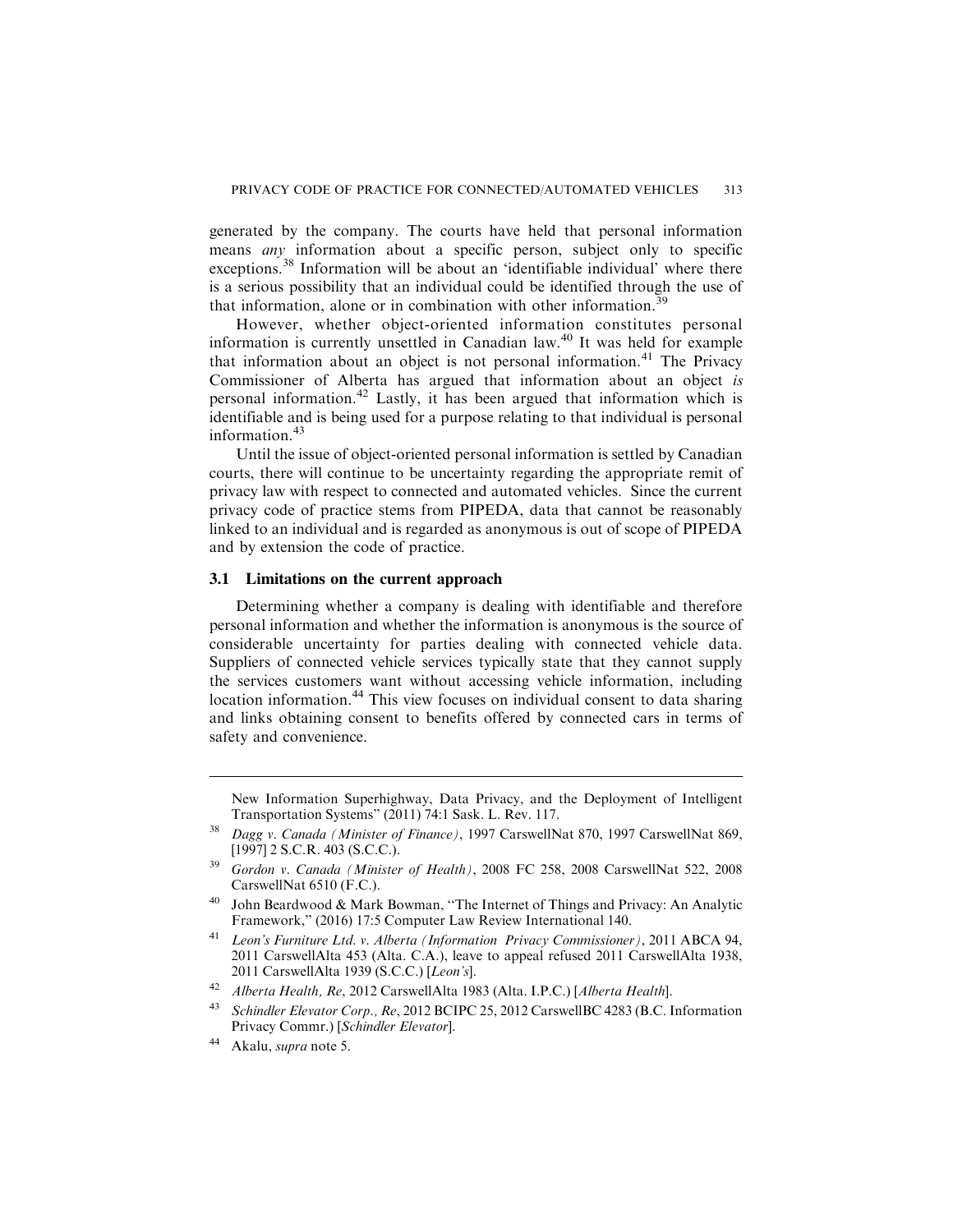#### 314 CANADIAN JOURNAL OF LAW AND TECHNOLOGY [17 C.J.L.T.]

When presented with a privacy statement, the customer has essentially two options: take it, or leave it. However, as discussed above, people systematically under-estimate long-term privacy risks associated with the sharing of personal information in the first place. This has led some commentators to argue for mandated privacy regulation in relation to connected vehicles. For example, Lawson argues that ''[j]ust as detailed safety standards were established for the industry and are enforced by regulation, a set of data protection standards should be developed collaboratively and enforced via regulation."<sup>45</sup> However, at the present time there is little consensus about what an appropriate standard should be. Adopting a standard too early in the development of connected vehicles may restrict productive uses of the data generated by connected cars.

This being said, it is difficult to provide examples of the adverse effect that imposing a data protection standard might cause since all the potential uses of the data are not known. This being the case it becomes necessary to consider the values of data collection, use and disclosure that should guide the development of CAVs. As the Canadian Standards Association model code is incorporated by reference to PIPEDA, even in the absence of widespread industry support, a code of practice developed pursuant to the ten model principles can still inform data handling practices. In order to develop such a code, decisions need to be made regarding its aim, scope and application. It is to this exercise we now turn.

## **4. CODES OF PRACTICE AND CAVS**

In a discussion, a paper exploring potential enhancements to consent under PIPEDA, OPC examined alternatives to the consent model as currently formulated.<sup>46</sup> The OPC states that its paper is motivated by a ''concern that technology and business models have changed so significantly since PIPEDA was drafted as to affect personal information protections and to call into question the feasibility of obtaining meaningful consent."<sup>47</sup> One of the proposed enhancements to consent under PIPEDA are codes of practice. The OPC's role in the development of codes of practice is contemplated in section 24(c) of PIPEDA which requires the OPC to ''encourage organizations to develop detailed policies and practices, including organizational codes of practice, to comply with sections 5 to 10" of the Act.<sup>48</sup> The OPC remarks in its paper that ''[w]e have not yet fully explored this provision."<sup>49</sup>

<sup>45</sup> Lawson, supra note 4 at 6.

<sup>46</sup> Office of the Privacy Commissioner of Canada, ''Consent and Privacy: A Discussion Paper exploring Potential Enhancements to Consent under the Personal Information Protection and Electronic Documents Act" (2016), online: <www.priv.gc.ca/media/ 1806/consent\_201605\_e.pdf> [OPC Report].

 $47$  *Ibid.* at 1.

<sup>&</sup>lt;sup>48</sup> See below for discussion of key sections of PIPEDA.

OPC Report, *supra* note 46 at 21.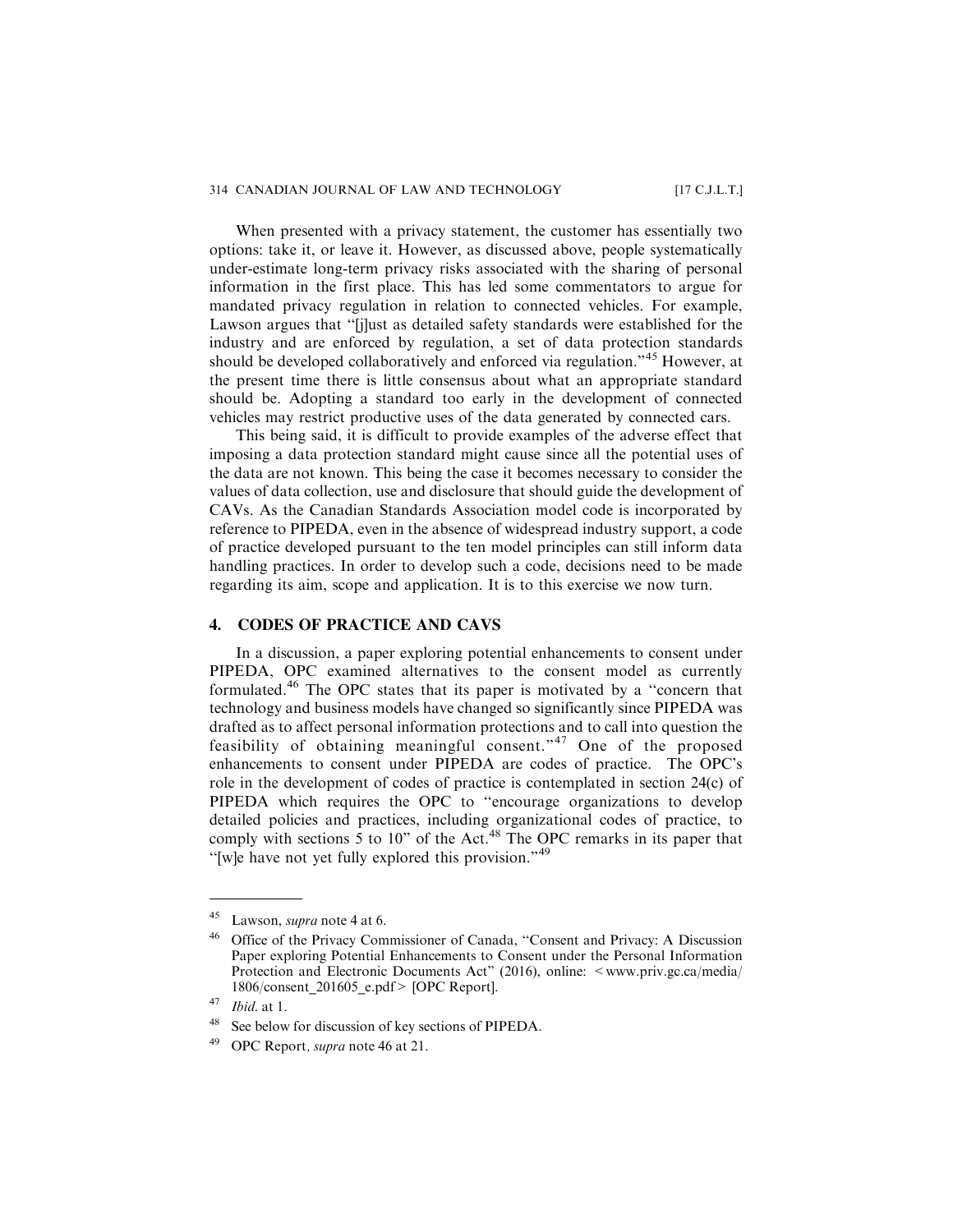While privacy codes of practice have been used both in Canada and internationally, there is little consensus regarding the meaning of this term. Given the fact that codes of practice have no formal definition, it is important to clarify the definition of codes as a policy instrument. It has been noted that codes are often a response to consumer or competitive pressure, or real or threatened regulatory sanctions.<sup>50</sup> When comparing voluntary codes with regulation, he notes that ''it is important to remember that neither regulatory nor voluntary approaches are flawless in their design or operation. While it is true that voluntary approaches may not always achieve their objectives, full compliance with regulatory regimes is also rare."<sup>51</sup>

Codes of practice can provide greater clarity for an individual's information in being processed and whether this is being done in a manner that is transparent and fair in line with their expectations. This being the case, efforts to facilitate codes of practice are said to ''promote 'governance' rather than 'government'; it is less about encouraging organizations to move in the right direction than it is about regulation and compliance."<sup>52</sup>

Codes of practice operate on various levels of compulsion with sanctions on one end of the spectrum and voluntarism on the other. However, the power to initiate and enforce codes of practice in the commercial sector lies primarily in the marketplace. This is in contrast to regulatory systems where governments establish and enforce mandated laws. At their best, codes of practice bring in a level of specificity and sophistication to the implementation of privacy in practice that would be difficult to achieve with mandated legislation.

There are a number of limitations inherent to the use of codes of practice, however. It has been noted that: ''[p]oorly designed or implemented codes can frustrate or mislead their intended audience. As well, codes not backed by action can have legal consequences under deceptive advertising regulations and through contract and tort law actions."<sup>53</sup> Secondly, there is the issue of enforceability and consequence for non-compliance. A weak code of practice, lacking support from major stakeholders may result in delays for necessary regulatory interventions. Lastly, there is the issue of getting the right stakeholders involved in developing and overseeing compliance with the code of practice.

Thus an ongoing challenge ''is to know when voluntary codes are most likely to succeed and to establish solid development and implementation processes that are fair, effective and efficient."<sup>54</sup> Codes can shape the content of legislation and

<sup>50</sup> Industry Canada, ''A Framework for Evaluating Voluntary Codes" (2002) at 9, online:  $\leq$  www.ic.gc.ca/eic/site/oca-bc.nsf/vwapj/EvaluationFramework.pdf/\$file/Evaluation-Framework.pdf>.

 $51$  Ibid.

<sup>&</sup>lt;sup>52</sup> Bennett & Mulligan, *supra* note 6 at 3.

<sup>53</sup> Industry Canada & Treasury Board Secretariat, ''Voluntary Codes: A Guide for Their Development and Use" (1998) at 6, online:  $\leq$ www.ic.gc.ca/eic/site/oca-bc.nsf/vwapj/ volcodes.pdf/\$FILE/volcodes.pdf>.

<sup>54</sup> Ibid.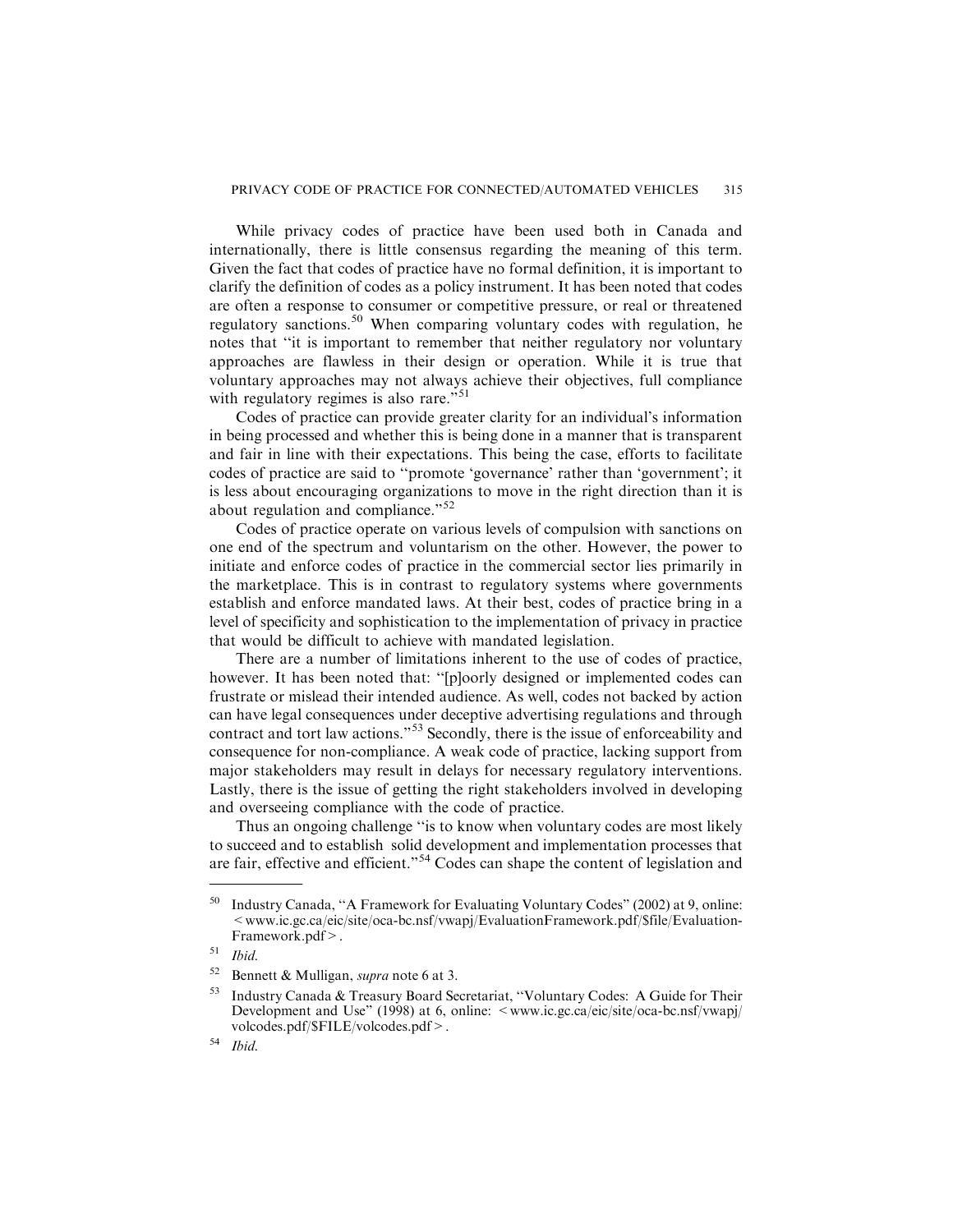inform regulatory and court interpretation of adequate compliance. Codes of practice therefore ''should be process rather than an output oriented. And they should entail a systematic effort to determine and manage legal, reputational, economic and social risk."<sup>55</sup>

## **5. DEVELOPING A CANADIAN PRIVACY CODE OF PRACTICE FOR CONNECTED VEHICLES**

The issues raised above in relation to codes of practice are particularly salient in the case of CAVs. The marketplace for connected vehicles consists of a wide range of private sector stakeholders from car manufacturers to internet service providers and insurance agencies. It is also of interest to all levels of government. This section outlines current efforts to develop a Canadian privacy code of practice for connected vehicles.

## **5.1 Where to start?**

The CSA Model Code was intended to be technology neutral and provide generic guidance as to how consumer personal data should be treated. Examples of personal data obtained from connected and/or autonomous vehicles include but are not limited to i) information about an individual (i.e. individual's location or itinerary), ii) information that can be used to identify, contact or locate an individual, and iii) information used by an individual to identify himself or herself.<sup>56</sup>

The code provided in the appendix to this paper makes important distinctions between sensitive and non-sensitive personal data. Location data is, for example, highly sensitive and should require explicit opt-in and opt-out consent. Appropriate standards for establishing anonymity could also be set enabling third parties to make use of data without consent.

Of central importance to the development of a code is the intended audience. Defining the scope of the code is a challenge as there is such a wide range of stakeholders. The code in its present form refers to those entities that directly involve vehicles in their businesses (i.e. original equipment manufacturers, automotive suppliers, vehicle dealers and rental car companies). These businesses would fall under the legal remit of PIPEDA or those provinces where substantially similar legislation is in place.

It should be noted therefore that this code does not have legal effect. The code is a process by which the substantive merits of specific data handling practices in the CAV sector can be meaningfully explored. This is important since

<sup>&</sup>lt;sup>55</sup> Bennett & Mulligan, *supra* note 6 at 12.

Leslie Jacobson, "Vehicle Infrastructure Integration Privacy Policies Framework" (Paper presented to the National Surface Transportation Infrastructure Financing Commission, Washington, D.C., on 17 April 2008, dated 16 February 2007), online:  $\leq$  www.financecommission.dot.gov/Documents/April2008Meetings\_Hearings/VII\_-Privacy Policies Framework-Approved by ELT.pdf>. [Jacobson]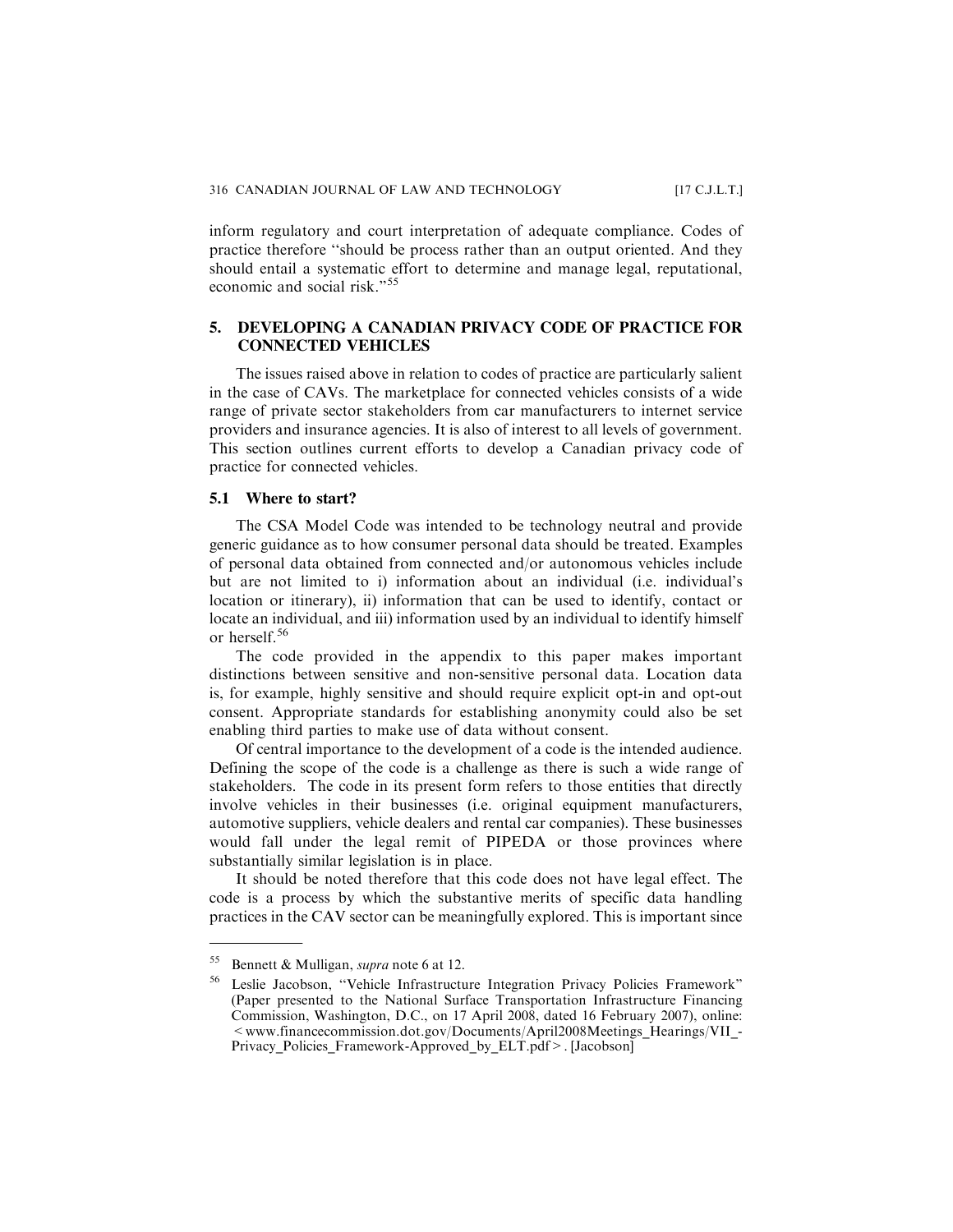CAV technologies are evolving rapidly in ways that are difficult to anticipate. This code is aimed at providing advisory guidance as opposed to endorsing legal compliance with Canadian privacy law, specifically PIPEDA.

Despite its shortcomings in terms of enforcement, the development of a code of practice is helpful insofar as it highlights particular areas of concern and questions that need to be addressed with respect to the protection of personal information. The exercise forces both specificity and clarity regarding the appropriateness of data handling practices as well as the sensitivity of that data.

In the code provided in the appendix below, each CSA privacy principle is taken in turns and interpreted to show how it applies to CAVs. This is done with the use of case scenarios. The code outlines the responsibilities of users of personal data and any third parties involved in data sharing in the context of connected or autonomous vehicles. In doing so, it offers guidance while educating automakers, regulators, consumers, and other members of automotive sector regarding the implications of security risks in handling personal information.

## **6. CONCLUSION**

While a code of practice is not an 'optimal' solution and there are limitations to this approach, it should be noted at the outset that all policy instruments are sub-optimal in the face of technological change. A code of practice is no different in this regard. Its advantage, however, is that it can provide a principled response to an emerging technological trend. It also forces a substantive conversation concerning the relative merits of information handling practices with respect to CAVs.

Under the current regulatory regime there are incentives for automakers and other market participants to regard privacy protection as an abstract problem that can be solved with a well drafted privacy policy. The development of privacy codes of practice can serve as a learning process by which privacy concerns in a complex information environment may be addressed in a holistic way.

The CSA Model Code is beneficial when considering connected and automated vehicles because it forms part of PIPEDA and is intended to be technology neutral. By (re)interpreting the principles contained in the code it is possible to both comply with the spirit of PIPEDA as well as form the basis of common understanding regarding the protection of personal information among a diverse set of organizations associated with providing CAV products and services.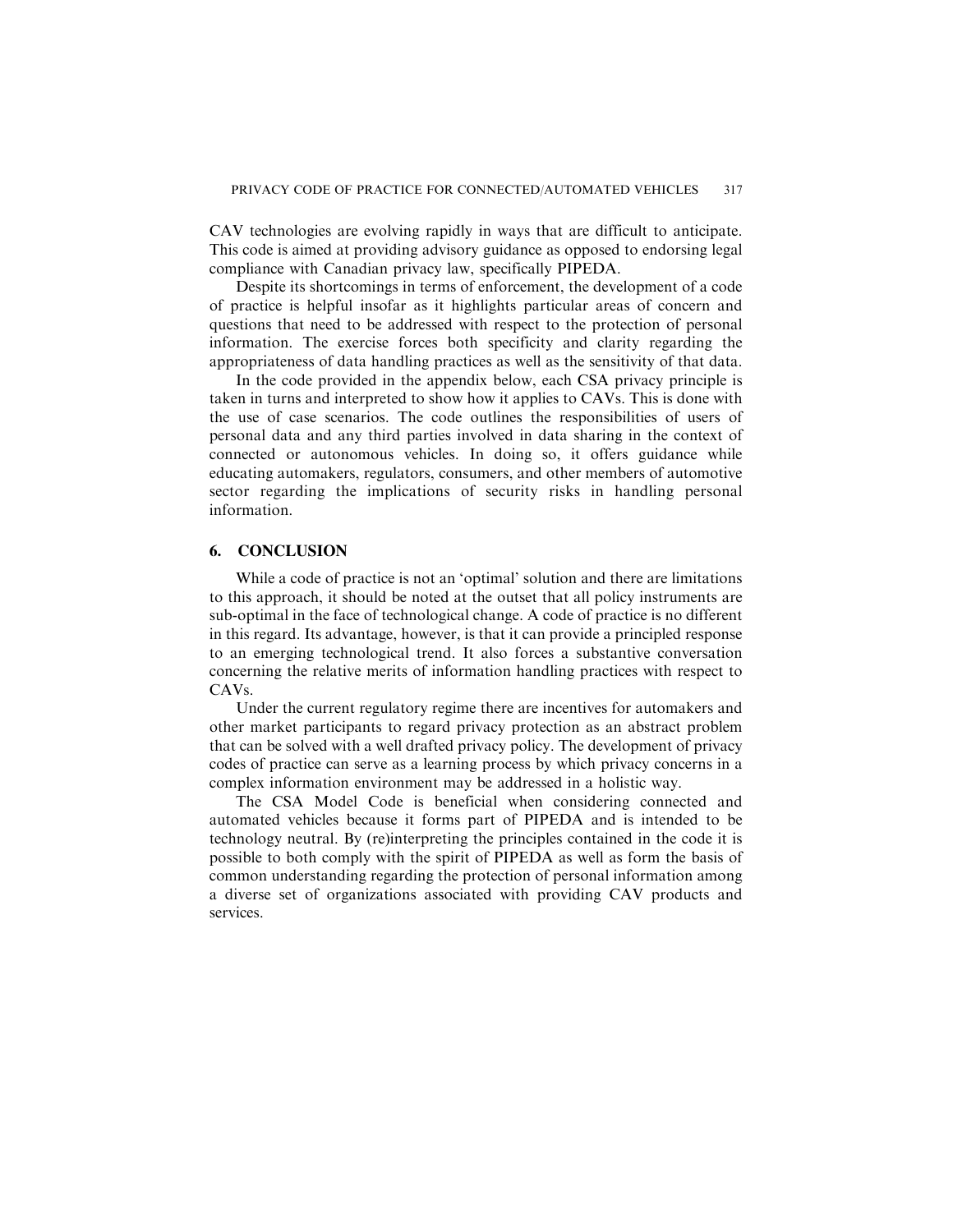## APPENDIX — A CODE OF PRACTICE FOR CONNECTED AND AUTOMATED VEHICLES

## **1. Introduction**

- 1.1 There are many potential benefits of driverless and automated vehicle data, particularly the potential to create new business opportunities, improve road safety and facilitate consumer convenience and choice.
- 1.2 The publication of this Code of Practice is intended to help car manufacturers and users of connected and automated vehicle (CAV) data by providing guidelines and recommendations for measures that should be taken to protect the use of personal data used in the course of commercial activity.
- 1.3 This Code of Practice is non-statutory but has been developed in order to give expression to existing Canadian legislative requirements with respect to the protection of personal data. The aim of the Code is to promote responsible information practices in the CAV sector as well as inform consumers of their privacy rights. It should be used by organizations in conjunction with detailed knowledge of Canadian privacy law, in particular, the Personal Information Protection and Electronic Documents Act.
- 1.4 Failure to follow the Code may be relevant to liability in any legal proceedings. Similarly, compliance with the Code does not guarantee immunity from liability in such circumstances.

## **2. Aim, scope and definitions**

#### **Aim**

2.1 While this Code of Practice outlines individual rights and user responsibilities with respect to personal information collected, used and disclosed by connected and automated vehicles in the private sector, this Code is not intended to apply to workplace privacy.

## Commentary

[1] This Code of Practice serves as a statement of best practice for compliance with PIPEDA principles. The Code should be used in combination as a quasi-legal compliance code with the Personal Information and Electronics Document Act (PIPEDA) along with substantially equivalent laws in Alberta, Quebec, and British Columbia. PIPEDA is a Federal law that incorporates a national privacy standard (the CSA model code). The CSA model code outlines ten principles that form the basis of central obligations that any organization in the commercial sector needs to address when dealing with personal data.<sup>57</sup>

<sup>57</sup> SCHEDULE 1 (Section 5) Principles Set Out in the National Standard of Canada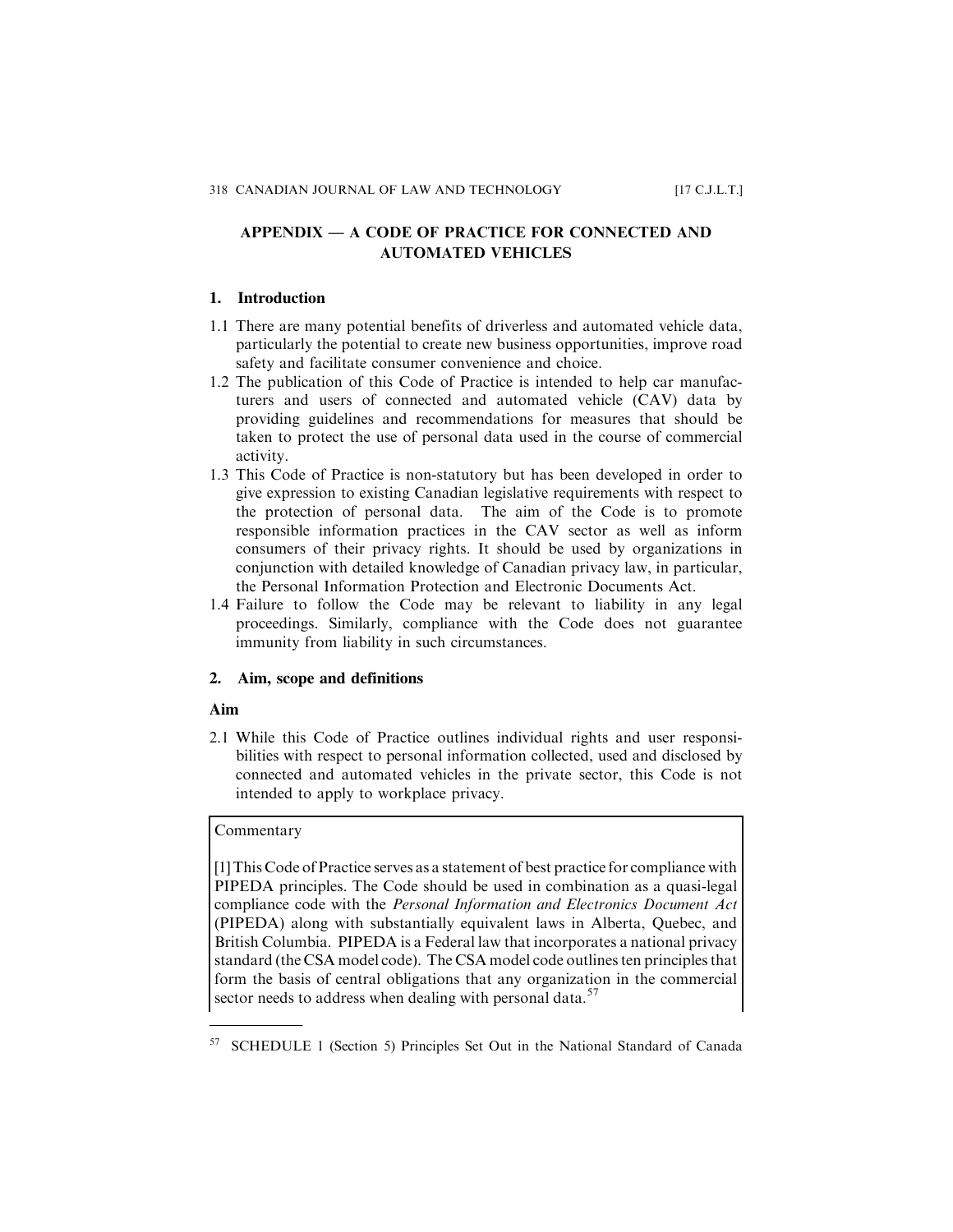[2] The ten principles of the CSA model code were intended to serve as a template that could be adapted to unique circumstances. Commercial organizations are legally required to consider the ten principles when developing their privacy management program. The ten principles of the CSA model code are: Accountability; Identifying Purposes; Consent; Limiting Collection; Limiting Use; Disclosure and Retention; Accuracy; Safeguards; Openness; Individual Access; and Challenging Compliance. These principles are elaborated on and applied in this Code of Practice to connected and autonomous vehicles engaged in commercial activity Individuals are entitled to expect that commercial organizations comply with CSA principles since they are enshrined in law.

[3] The term user of personal information refers to those entities that directly involve vehicles in their businesses (i.e. original equipment manufacturers, automotive suppliers, repair and maintenance companies, vehicle dealers and rental car companies).

[4] The Code is aimed at providing greater clarity in how individuals' (defined as a driver or the passenger of a vehicle), personal information is being handled. It purports to outline the responsibilities of users of personal data in the context of connected or autonomous vehicles. The aim is to offer industry guidance, while educating automakers, regulators, consumers, and other members of the automotive sector regarding the implications of security risks in handling personal information.

## **Scope**

2.2 This Code of Practice is intended to apply whenever personal data is collected, used and disclosed in the course of commercial activity by connected and automated vehicles in Canada.

## Commentary

[1] The Code of Practice is intended to supplement the Personal Information Protection and Electronic Documents Act (PIPEDA). Subsequently, any data or organizations that could be categorized under the legislation will be within scope. According to PIPEDA, an organization(s) that collects and controls personal information is accountable for ensuring its use, storage, and disclosure comply with legislative requirements and protect personal privacy<sup>58</sup>. In order to align itself with the legislation, the Code is limited to that of the commercial activity

Entitled Model Code for the Protection of Personal Information, CAN/CSA-Q830-96 Online <www.laws-lois.justice.gc.ca/eng/acts/p-8.6/page-11.html>.

PIPEDA, supra note 7.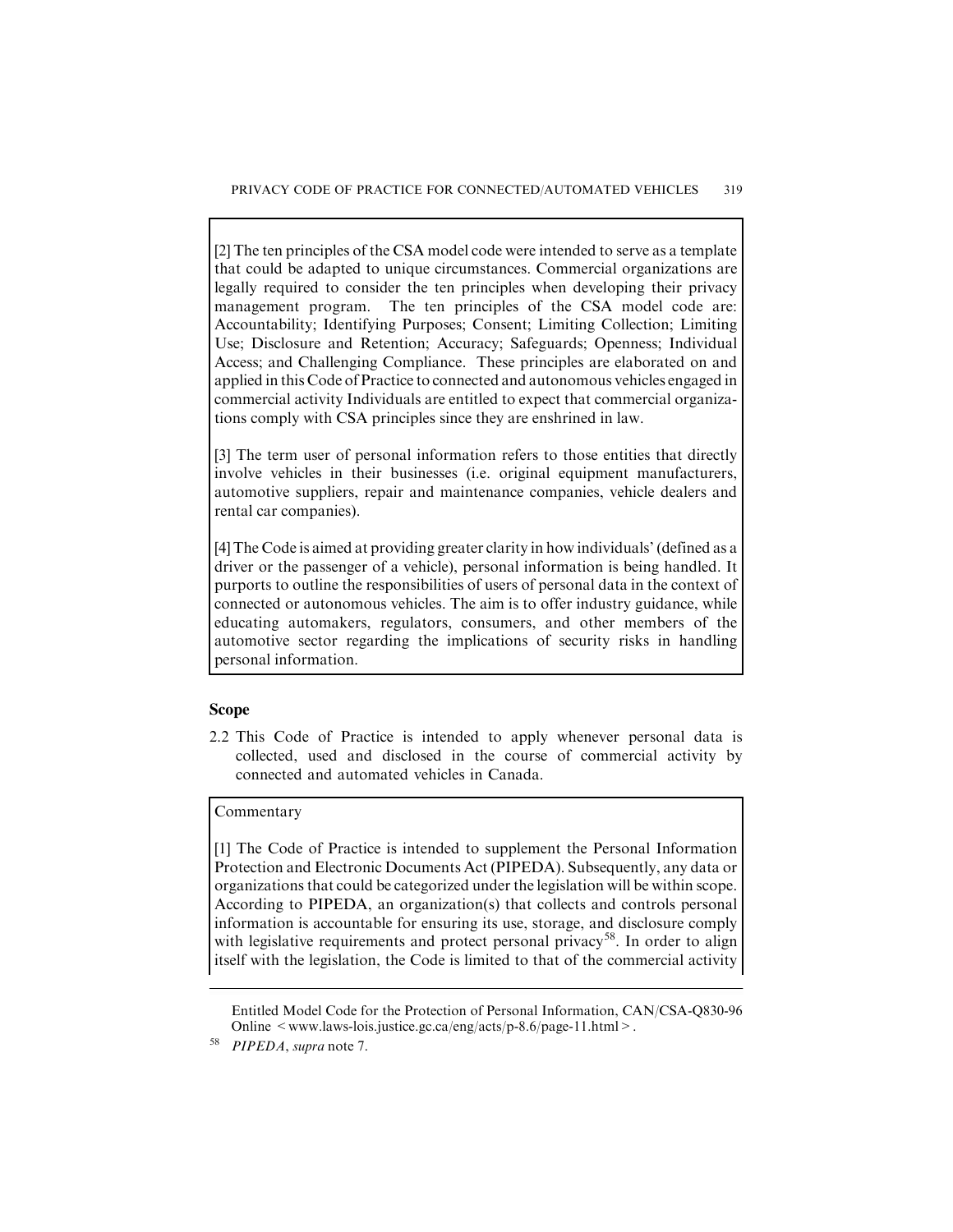within the private sector.

[2] Pursuant to section 2(1) of PIPEDA ''commercial activity" refers to any transaction, act, or conduct, or any regular course of conduct that is of a commercial character, including the selling, bartering or leasing of donor, membership or other fundraising lists.<sup>59</sup> This would include information collected as a function of the way the data collection mechanisms of the car or its applications work, which may not be immediately monetized but which are collected with commercial interest in mind. Certain examples include data sharing between automakers and third parties (as defined below), or the transaction of purchasing, renting, and/or car sharing a connected vehicle or autonomous vehicle along with any subsequent flow of personal information.

[3] This Code focuses on personal information, which can be described as any type of data that is collected, disclosed, summarized or extrapolated, in a way that can be associated or linked with an identifiable individual. Examples of personal data obtained from connected and or autonomous vehicles include but are not limited to; i) information about an individual (i.e. individual's location or itinerary), ii) information that can be used to identify, contact or locate an individual, and iii) information used by an individual to identify himself or herself.<sup>60</sup>

- 2.3 This code is intended to apply to entities that directly involve vehicles in their business. As such entities that use vehicle data indirectly, e.g. insurance companies use vehicle data, but do not directly involve vehicles in their business.<sup>61</sup> A description of the entities to which this code applies is found in section three.
- 2.4 The Code is not intended to apply to non-consumer or public sector activity.

#### **Definitions**

2.5 For the purposes of this document the following definitions should be understood:

Automated vehicle: This means a vehicle in which a driver is not necessary. The vehicle is designed to be capable of safely completing journeys without the need for a driver in all traffic, road and weather conditions that can be managed by a competent human driver.

 $59$  Ibid.

See Jacobson, *supra* note 56.

It should be noted that usage based insurance is governed provincially by the Financial Services Commission See for example Financial Services Commission of Ontario, ''Usage-Based Automobile Insurance Pricing in Ontario" Bulletin No. A-05/13 (3 October 2013), online: <www.fsco.gov.on.ca/en/auto/autobulletins/2013/Pages/a-05-  $13.$ aspx $>$ .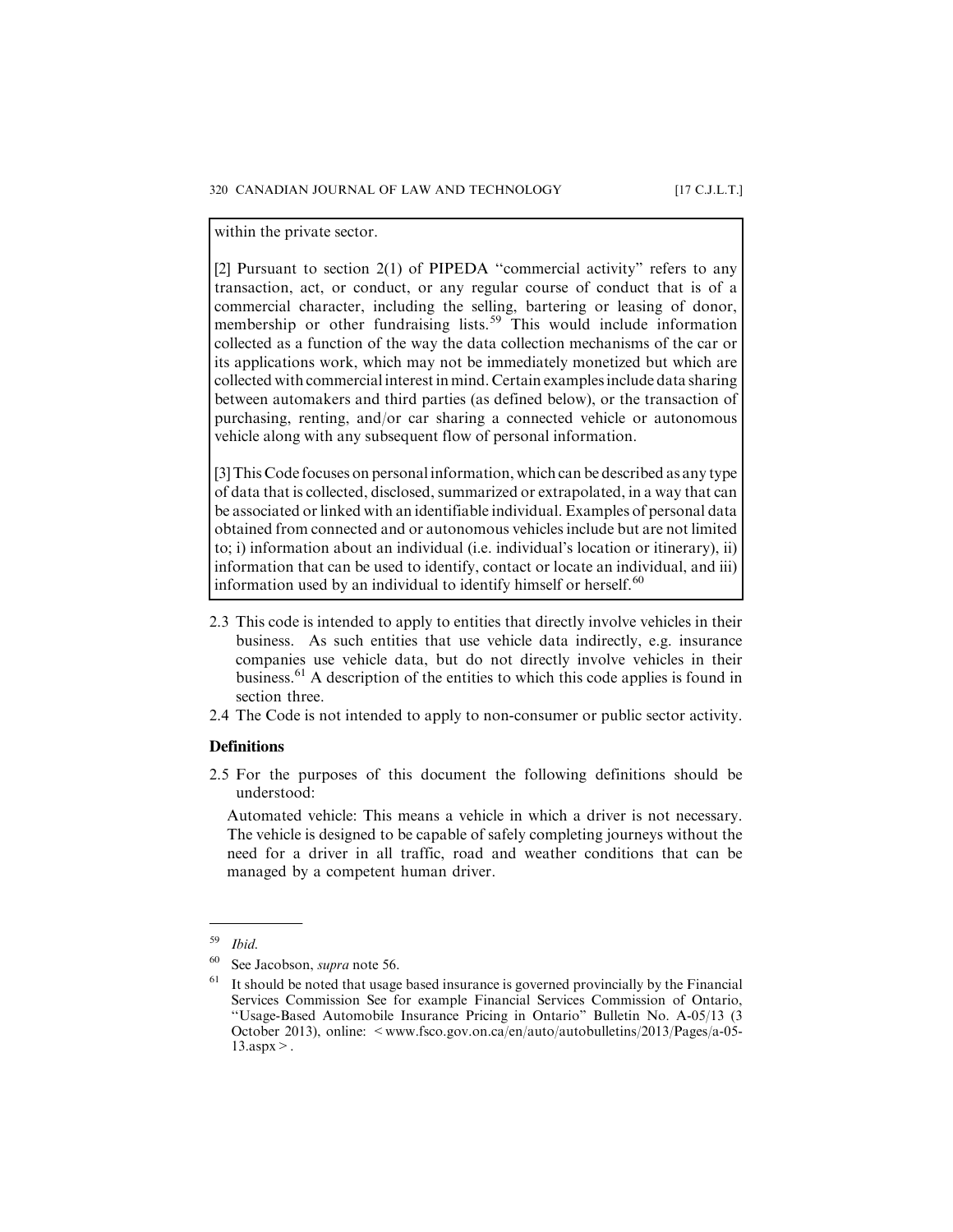Connected vehicle: Connected vehicles consist of two types of technologies: telematics and infotainment, and vehicle-to-vehicle and vehicle-to-infrastructure communications.

Sensitive Information: refers to information that must be safeguarded from unauthorized access and that which a reasonable person would expect that only certain people would have access to, with consent.

#### Commentary

[1] There are two main systems that generate data in a connected and automated vehicle: Telematics systems and infotainment systems. The data involved varies with respect to its level of sensitivity and it should be understood that data from multiple devices may be combined and generate a detailed profile of a given individual.

[2] Telematics systems are devices that produce:

i.Vehicle Health Data: about the performance of the car's components; used for vehicle diagnostics. Sensors in the car monitor when a vehicle is on the move, both in faulty condition (when any failure in a specific system has occurred) and in normal condition. This data is transmitted to the server which analyzes the data. There are four main subsystems of the vehicle namely its fuel system, ignition system, exhaust system, and cooling system that are typically being monitored.<sup>62</sup> This type of data is typically used for fault detection and preventative maintenance. It is not particularly sensitive as it can rarely be linked to an identifiable individual.

ii.Driver Behavior Data: about how or when the driver is operating the vehicle. The behavior of drivers can be monitored by using the data that is collected from the connected vehicles. Risky driving behavior can be detected and the actual driving patterns of a vehicle operator to identify unsafe practices or policy violations. This can be used to determine whether the drive accelerated or braked harshly, speeding or fatigued driving. Vehicle fleet operations management and insurance companies can get powerful insights into customer vehicle usage and risk assessment.

iii.Location Data: GPS data generated by vehicles can be monitored and analyzed in order to provide certain services to the driver, i.e. usage-based insurance, entertainment services, navigation etc. It is possible to get additional private data, even if the basic data at first look, seems not so harmful.<sup>63</sup> This type

<sup>62</sup> Uferah Shafi et al., ''Vehicle Remote Health Monitoring and Prognostic Maintenance System" (2018) J. Advanced Transportation, online: <www.downloads.hindawi.com/ journals/jat/2018/8061514.pdf>.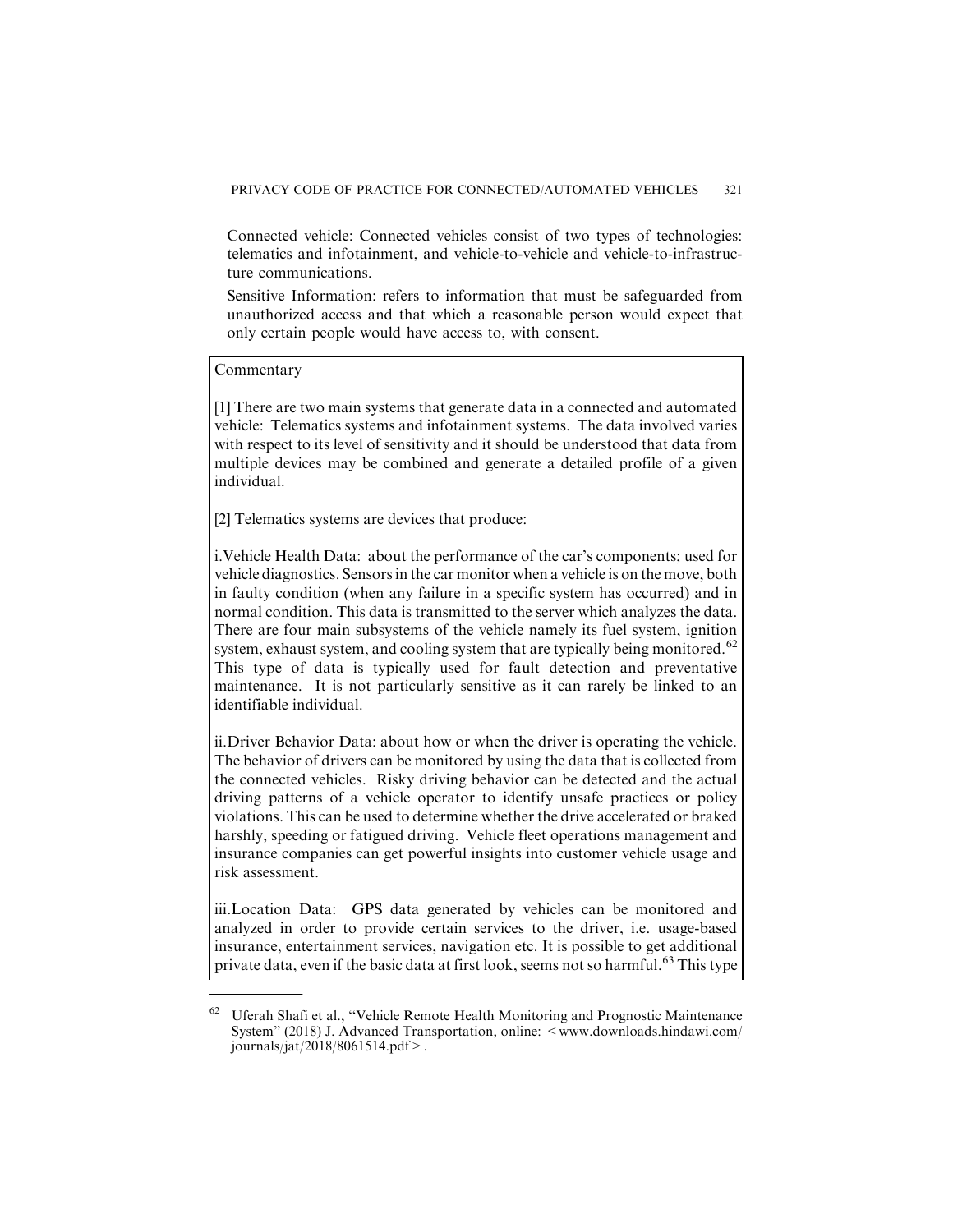of data can be regarded as highly sensitive.

iv.Driver Health & Biometric Data: heartbeat & head/eye movement Biometrics is a technology that measures a person's fingerprints, facial features and other unique characteristics in order to verify one's identity. It can also determine physical well-being when they are driving; things like heart rate, blood pressure, drowsiness, increased levels of blood alcohol content, and warnings about a potential epileptic seizure.<sup>64</sup> This type of data is particularly sensitive given what it can potentially reveal about a given individual.

v. Information associated with electric vehicles: companies have the ability to monitor the use of charging stations which gives them information concerning the location and pattern use.

b.Infotainment systems: are devices that produce:

i.Personal Communications Data: voice/text/email/social networking data sent/ received via in-car system

ii.Personal Contacts & Schedules

iii.User's choice of entertainment

Apple's CarPlay and Google's Android Auto are prominent examples of the trend towards integrated in-vehicle infotainment systems. Many car manufacturers have their own proprietary infotainment systems. The privacy and security risks associated with information exchange between the vehicle's infotainment platform and the user's mobile phone are not well understood. The lack of transparency concerning the exchange of data generated by the vehicle and thirdparty applications raises legitimate privacy concerns that fall outside the scope of this Code.

Personal Information: any information about an identifiable individual recorded in any form.

Anonymous Information: any information that is collected, disclosed, extrapolated in such a way that no longer provides any personal identifiers about an individual.

Commentary

<sup>63</sup> Vladimir Kaplun & Michael Segal, ''Breaching the Privacy of Connected Vehicles Network" (2019) 70:4 Telecommunications Systems 541.

<sup>64</sup> Melanie Swan, ''Connected Car: Quantified Self becomes Quantified Car" (2015) 4:1 J. Sensor & Actuator Networks 2.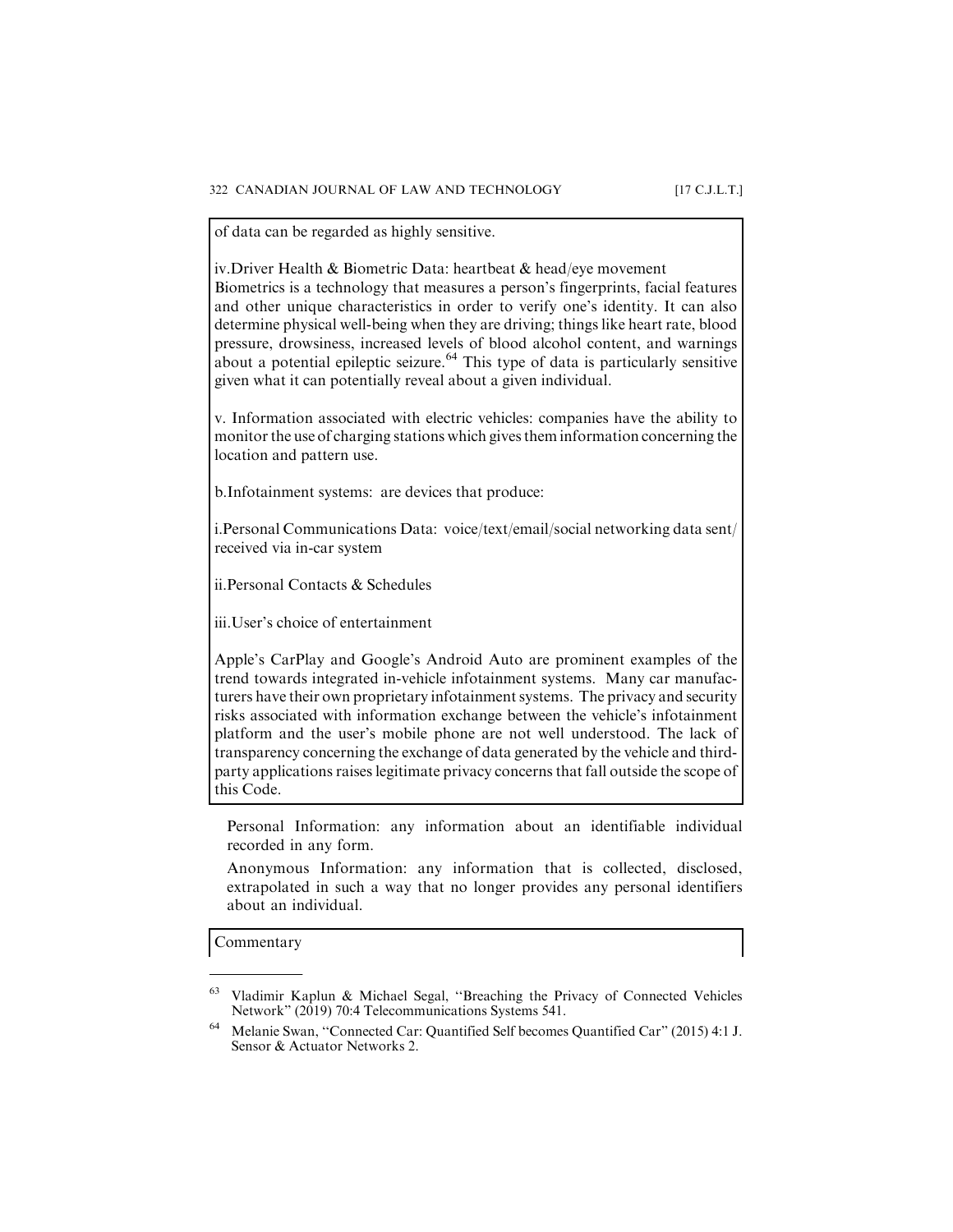[1] The relationship between personal information and anonymous information is an important aspect to consider in any discussion of connected and automated vehicles. Central to this question is the extent to which object-oriented information constitutes personal information. Canadian courts are conflicted on this rather fundamental issue. It has held for example that information about an object is not personal information.<sup>65</sup> The privacy commissioner of Alberta has argued that Information about an object is personal information.<sup>66</sup> Lastly, it has been argued that information which is identifiable and is being used for a purpose relating to that individual, is personal information.<sup>67</sup>

[2] Until the issue of object-oriented personal information is settled by Canadian courts there will continue to be uncertainty regarding the appropriate remit of privacy law with respect to connected and automated vehicles. For the purposes of the present Code, data that cannot be reasonably linked to an individual and is regarded as anonymous is out of scope of PIPEDA and by extension this code of practice. Information from a vehicle is collected in such a way, where it can no longer reasonably ascertain an individual's identity, and personal information as it would provide a level of anonymity and thus is out of scope under PIPEDA and this code of practice.

Individual: refers to a human occupant, owner or operator of an autonomous or connected vehicle.

Personal information user: Any entity, organization, or individual that collects, discloses or uses the personal information in the context of the autonomous or connected vehicle environment.

Third Party: Any entity, organization or individual other than the automaker which gains access to the personal information of an individual.

Telematics: systems which relay information regarding an individual's driving behavior which includes but not restricted to metrics such as; speed of traveling, location, and driving and navigation systems.

Infotainment systems: systems which combine entertainment and information delivery to an individual.

Vehicular ad hoc networks (VANETs): a general class of mobile ad hoc networks that enable wireless communication between vehicles or with fixed equipment.

Vehicle to Vehicle (V2V): a communication system which allows for the flow of information with other vehicles through VANETs.

<sup>65</sup> Leon's, supra note 41.

<sup>66</sup> Alberta Health, supra note 42.

Schindler Elevator, supra note 43.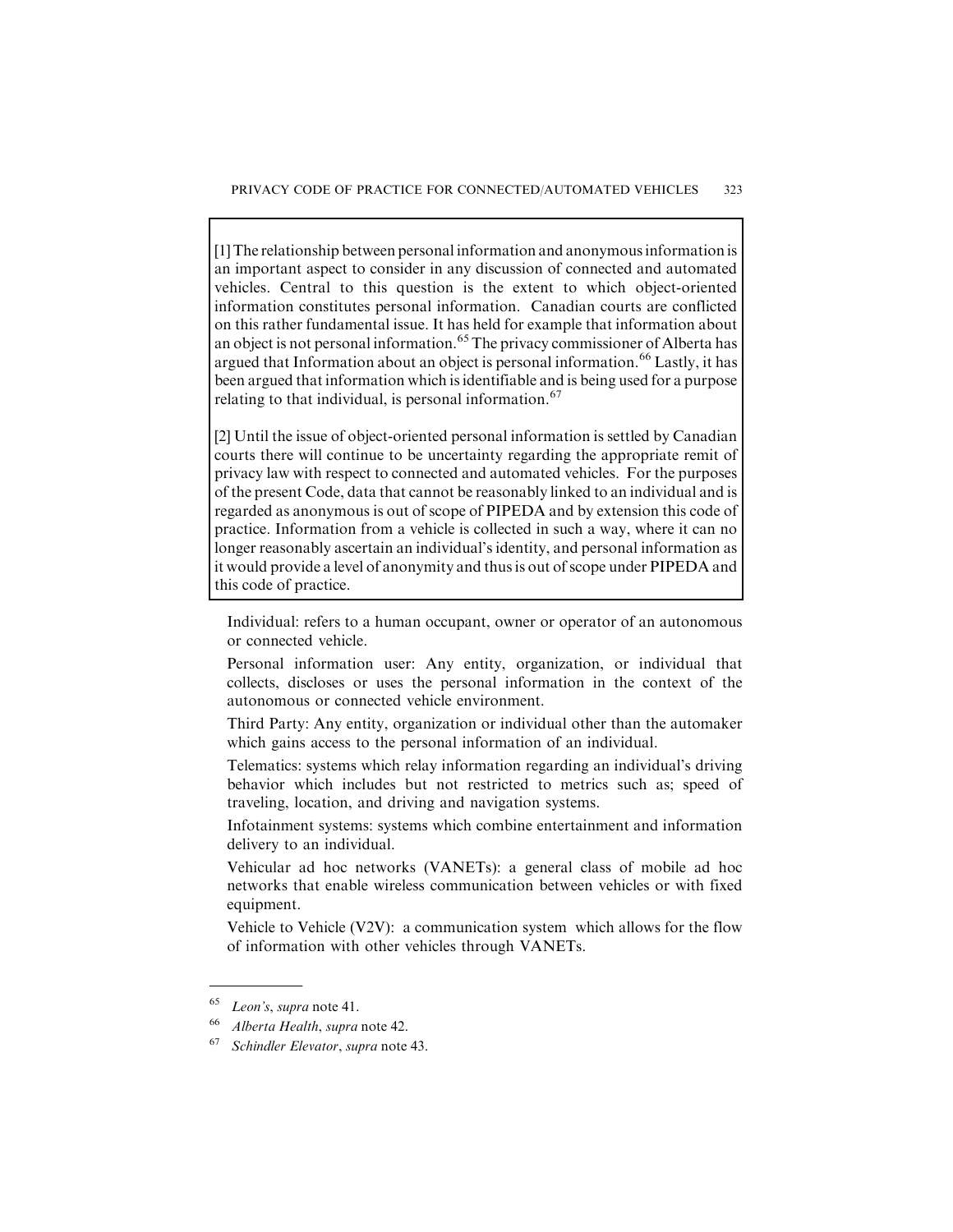Vehicle to Infrastructure (V2I): a communication system which allows for the flow of information between vehicles and roadside infrastructure

Public road: In this Code, public road means any highway or other road to which the public have access.

#### **3. Application of the Code of Practice**

This code is intended to apply to entities that directly involve vehicles in their business. As such entities that use vehicle data indirectly, e.g. insurance companies, or government agencies are excluded. A description of entities to whom this code applies is provided below.

## **Original equipment manufacturers**

Original equipment manufacturers are a major participant of automobile production and thus are an important focus within this Code of Practice. Automakers have the responsibility to meet consumer needs, not only in terms of vehicle efficiency when it comes to fuel, safety, performance and design but also in creating an environment which allows individuals to maintain a level of connectivity. OEMs can either offer their own infotainment service content or choose to use the content through the individual's smartphone. Telematics are used in two ways. Firstly, to reduce OEM expenses through, for example the ability to remotely update software reduces recall and warranty costs. Secondly, to generate revenue through selling consumers telematics features within the vehicle or to monetize the personal information collected from these telematics systems. When such data is used, the data may be made available to third parties such as advertising companies, data mining companies, application providers among others. Such a use of these systems is at the center of operations for many automakers, in fact many of the large automakers have developed their own telematics/infotainment platform brand and will continue to implement such technology to offer differentiated connected car services.

#### **Automotive suppliers**

Automotive suppliers are entities that provide automakers with inputs which are necessary for the proper functioning of telematics and infotainment systems. Because of the diverse components of such systems, the specific organizations are various. They include but are not limited to entities which provide hardware components, user interface devices, mobile software management, short range mobile device connectivity, audio services and application providers. As such these third parties may have access to a wide array of personal and non-personal data and ambiguity remains surrounding the handling of such information.

#### **Vehicle dealers**

A Vehicle dealer can be described as an entity which sells new or used vehicles to consumers. To be considered under the application of this Code, the dealer must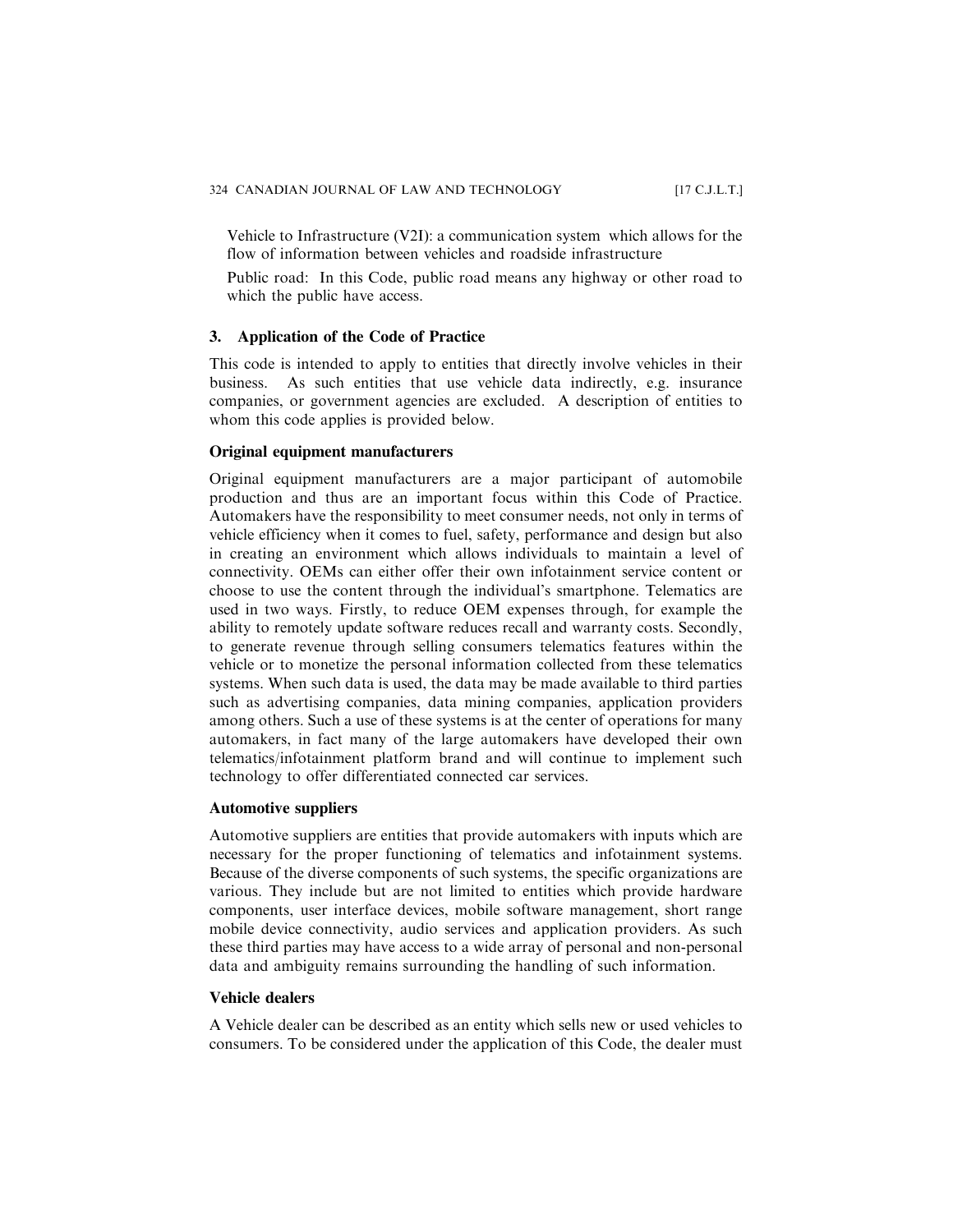be selling vehicles of autonomous, or connected nature. Dealers are important participants in the automotive industry as they act as intermediaries through providing a point of purchase where individuals receive automobiles indirectly from the manufacturers. Dealers are in control of personal information obtained directly from consumers.

#### **Rental car companies**

A car rental company can be described as an agency which loans out automobiles for a specified period of time to a consumer in exchange for a monetary amount. Among vehicles rented, the majority of these vehicles are newer models and so they are equipped with infotainment systems and/or telematics. Car rental agencies use vehicle data obtained from the stream of telematics in the task of fleet management. This is done to track real-time vehicle location, obtain behavior based alert information (speeding, acceleration), vehicle usage behavior and vehicle diagnostic information. In terms of infotainment systems, much of the personal data that is extracted from personal devices such as mobile phones remain on the vehicle even after it is returned. This in itself constitutes a privacy threat as the renter is vulnerable to information theft. The data handling procedures is ambiguous as it is unclear on how long such data is held, who the data is sold or given to, or who controls this data.

#### **4. Consumer Rights and Organizational Responsibilities**

In this section a brief summary of each principle of the CSA model code (which mirrors the obligations in PIPEDA) is described together with how the principle is applied to the CAV context.

4.1 Principle 1 (Accountability): ''An organization is responsible for personal information under its control. It must appoint someone to be accountable for its compliance with these fair information principles."

## **Summary of Principle**

The accountability principle contemplates appointing a ''designated individual(s)" who is responsible for the oversight, compliance, and control of any personal information that an organization possesses. Such an individual' s identity must be available upon request which includes the title, and contact information. An ideal candidate would be one who is; (1) in a high level within the organization so that one has sufficient autonomy to ensure implementation of Code's principles, (2) has no employee duties which may place a conflict of interest between privacy policies and/or other job demands, (3) understands on how personal information is utilized, handled, distributed both within the organization, and to third parties.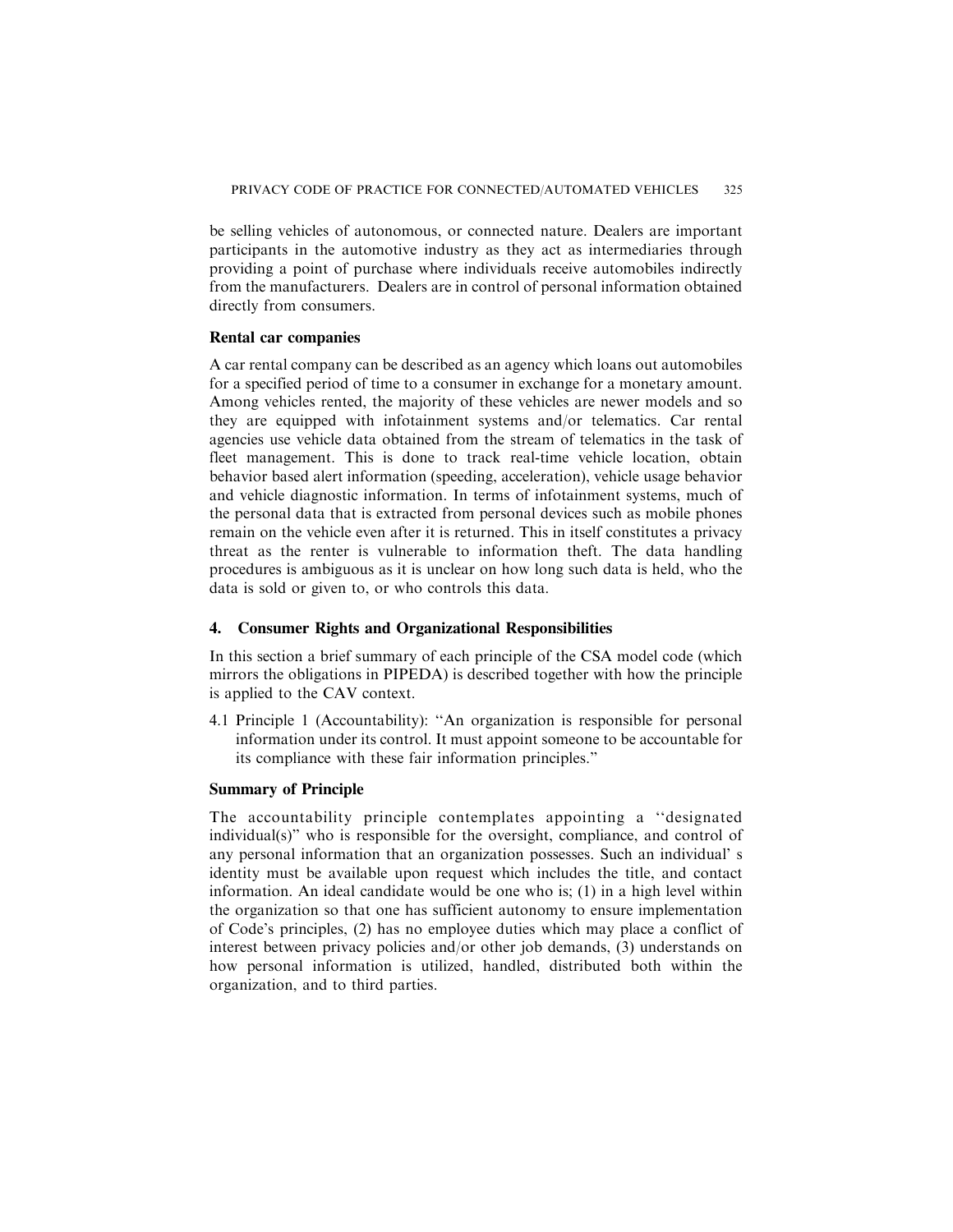## **Application of Principle 1 — Accountability**

#### **OEM**

Being that most if not all OEMs are large organizations and that many high level positions have some type of overlap in terms of the responsibilities it is ideal to create a new position of a privacy officer who oversees activities (which involve telematics and infotainment systems). He or she would be obligated to uphold these ten principles concerning personal information. Alternatively, chief security officers could be given such responsibility. Regardless, it is vital that this individual possesses some technical knowledge or at a minimum the access to that knowledge.

## **Automotive Suppliers**

Automotive suppliers vary with the inputs they provide to automakers, and so there may not be one ideal way to apply the accountability principle according to this principle. One must judge the most suitable candidate for a designated individual based on the organizational structure. However, the individuals could be selected from the following; a vice president of corporate services, a legal officer, a security manager, or corporate security officer.

## **Vehicle Dealers**

Vehicle dealers obtain personal information from different individuals at various locations. Because of this, there should be a specified designated individual at each of these locations in charge of compliance.

## **Rental Agencies**

Similar to vehicle dealers, rental agencies obtain personal information from consumers from various branches and as such a designated individual should be assigned to each of these locations. The main privacy concern is relative to infotainment systems which often occurs when a consumer connects their mobile device to the vehicle and such data remains after the automobile is returned.

4.2 Principle 2 (Identifying Purposes): ''The purposes for which the personal information is being collected must be identified by the organization before or at the time of collection."

## **Summary of Principle**

Information that is collected by an organization should be viewed in terms of necessity. This implies that personal information that is requested should serve an essential purpose. Both information which is deemed necessary or secondary must be identified along with the policies concerning maintenance, the uses, and any source(s) which will gain access to the information, either before or at the time of collection. Individuals must be given the choice to accept or reject such uses. Handling of such information should conform to the definitions the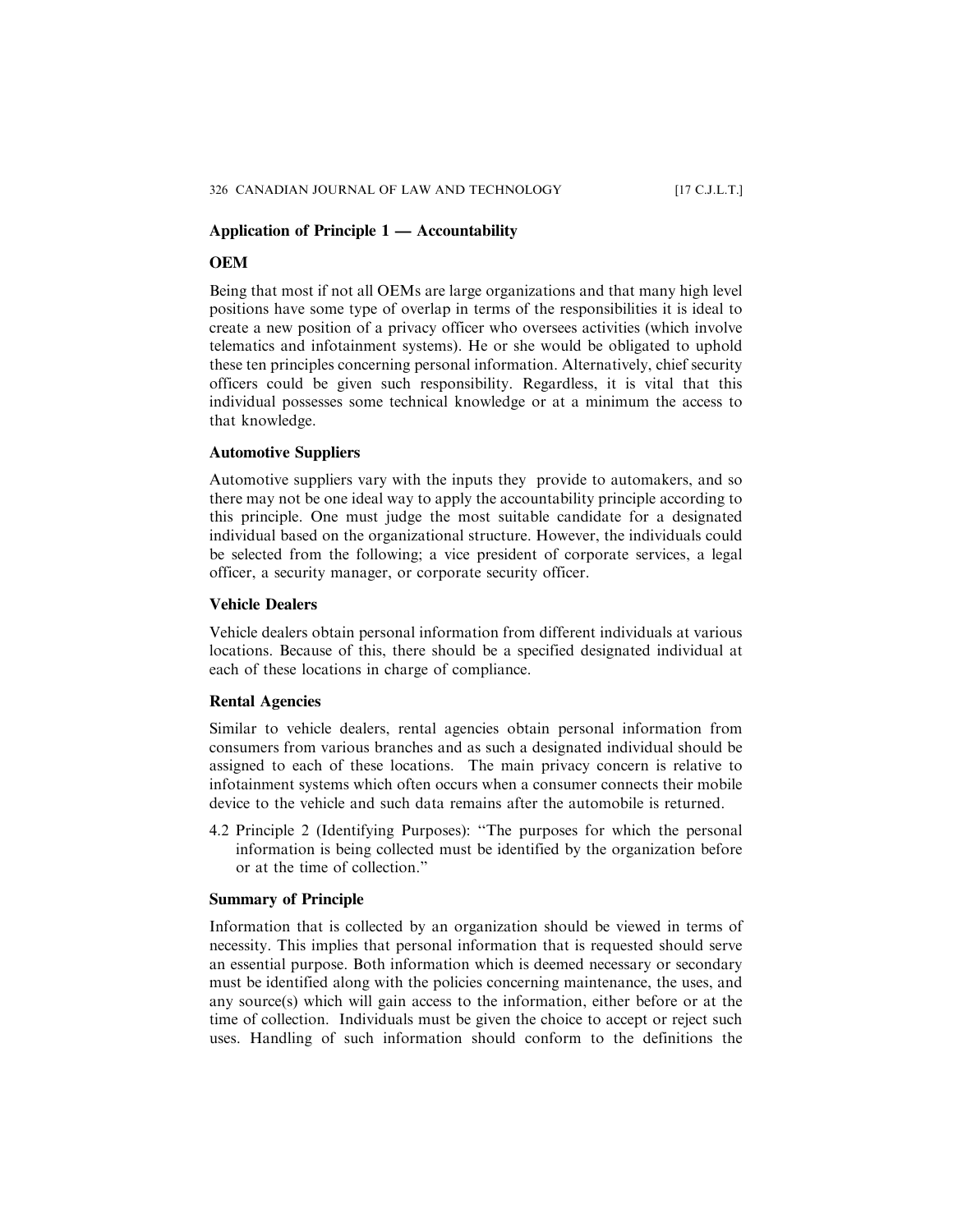organization provided and should be documented in plain language if such documentation is highly technical or used within company sensitive material.

## **Application of Principle 2 — Identifying Purposes**

## **OEM**

OEMs have the capability to access a wide range of personal and non-personal information. Much of the information collected is personal, and is usually collected without the knowledge of consumers. Often, safety measures are cited as the reason for this practice. However, if such data collection measures are deemed as necessary for the safety of an individual, this data should be anonymized.

## **Automotive Suppliers**

Automotive suppliers can collect both personal and non-personal data from consumers. For example, Advanced Driver Assistance Systems can obtain driving behavior data and hardware providers can receive information concerning the vehicle. The requirement to identify the purposes of data collection is particularly important in the case of automotive suppliers as there is a wide range of secondary uses of collected data.

## **Vehicle Dealers**

There is often ambiguity when vehicle dealers collect personal information from consumers. Before any collection of the data occurs, the designated individual should ensure that consumers receive a plain-language document identifying the purposes of data collection.

## **Rental Agencies**

Rental agencies provide a highly technical agreement at the point of sale. This agreement will typically outline the purposes for which personal data is being collected. Customers should be made aware of what information is collected and whether it is used for secondary purposes such as fleet management.

4.3 Principle 3 (Consent): The knowledge and consent of the individual are required for the collection, use, or disclosure of personal information, except where inappropriate.

## **Summary of Principle**

Individuals must provide consent through express or implied terms when it comes to the uses of their personal information. Following the Office of the Privacy Commission of Canada guidelines on obtaining meaningful consent<sup>68</sup> companies should obtain explicit consent for collections, uses or disclosures

<sup>68</sup> Office of the Privacy Commissioner of Canada, ''Guidelines on Obtaining Meaningful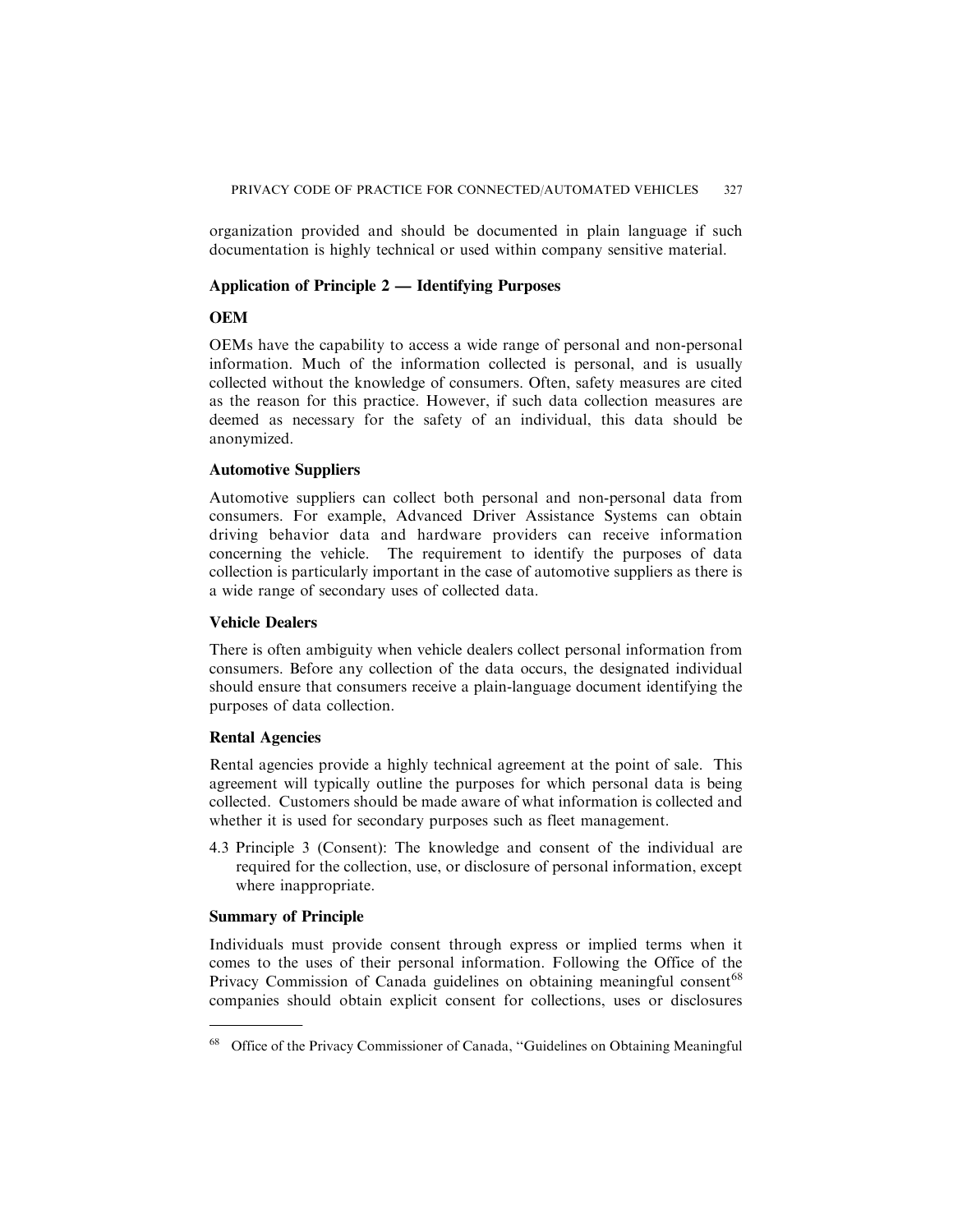which generally: (i) involves sensitive information; (ii) are outside the reasonable expectations of the individual; and/or (iii) create a meaningful residual risk of significant harm. Exceptions include situations where obtaining consent would be considered inappropriate or impossible. Such situations include; security or criminal investigations, individual is a minor, medical emergencies, cases of physical or mental incapacitation, or the interests of public supersede that of the individual. Express consent can be any action by which an individual explicitly authorizes the use of their personal information i.e. signature, checking off a box, verbal approval, or a method of agreement which is appropriate according to the situation. This method should be used when collecting forms of personal information. Implied consent are actions or inactions where which one can reasonably determine that consent has been achieved. Such a method is more ambiguous as the individual may have not understood what they have consented to or the lack of proof of such consent. Subsequently, implied consent should be avoided when it comes to obtaining sensitive personal information in CAVs.

#### **Application of Principle 3 – Consent**

## **OEM/ Automotive Suppliers**

Individuals are often left to decipher this information as they are expected to hold autonomy over their data. However, since the information will be collected by the automakers they hold the responsibility to explain the intended uses and impact of their data in clear, simple and understandable language, and then it is acceptable to obtain the consent of the individual.

### **Rental Agencies/Vehicle Dealers**

In the contractual agreements the acknowledgment that information is collected is stated, however, the intended sources, how it will be used, whom it is disclosed often is not clearly mentioned. Moreover, if consumers deny signing the contract, they may be denied access to the service.

4.4 Principle 4 (Limiting Collection): The collection of personal information must be limited to that which is needed for the purposes identified by the organization. Information must be collected by fair and lawful means.

## **Summary of Principle**

Organizations have an obligation to limit the uses and the gathering of information to which is necessary and defined as the specified purposes (at the time or before collection). As such, the method of collecting information should be conducted in an appropriate manner meaning, individuals must never be coerced, threatened, misled in providing information or should not be gathered

Consent" (May 2018), online: <www.priv.gc.ca/en/privacy-topics/collecting-personalinformation/consent/gl\_omc\_201805/ $>$ .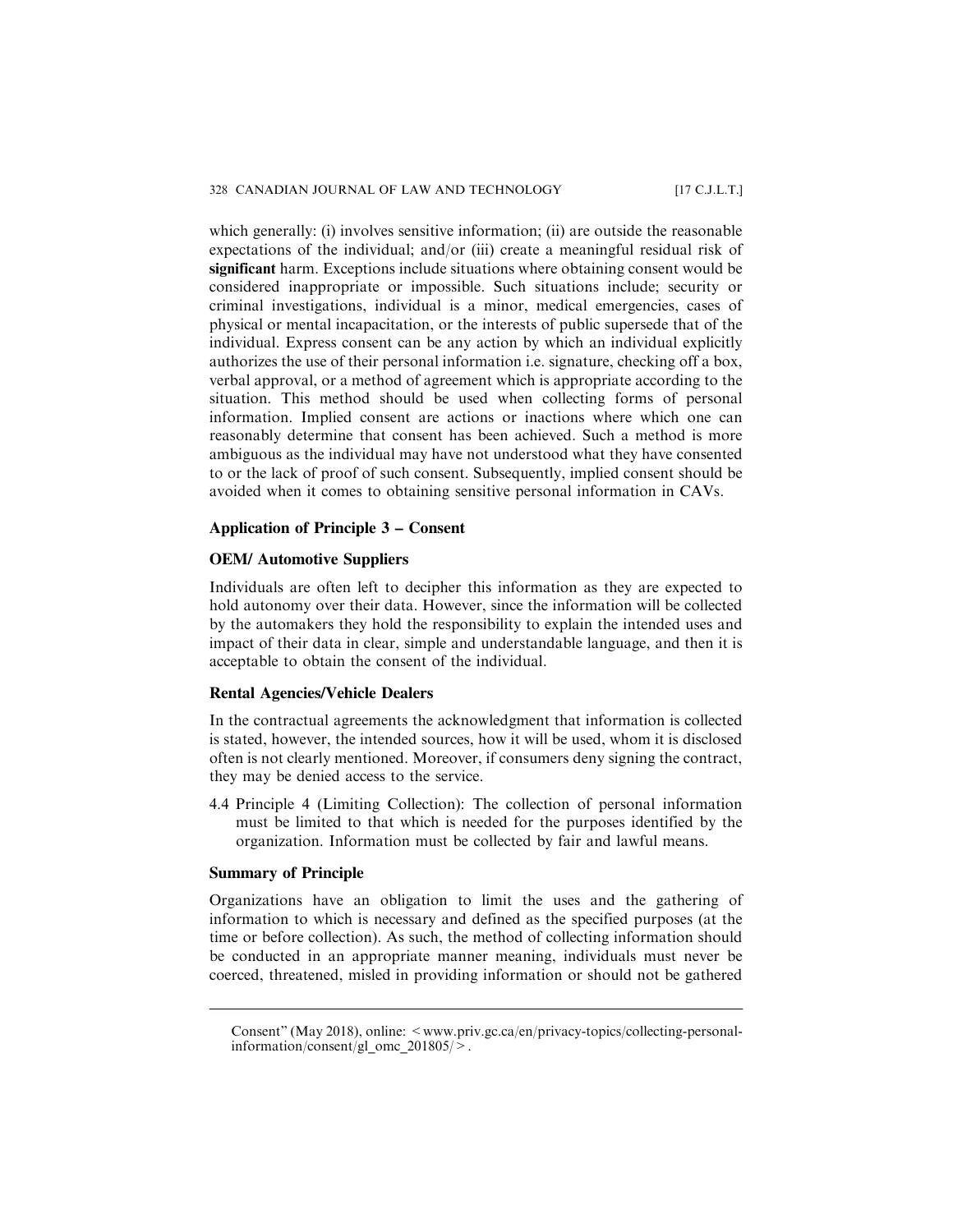from acquaintances without explicit consent of the individual in question. The consent to marketing should not be tied as part of the warranty process for example.

#### **Application of Principle 4 — See Principle 5 below**

4.5 Principle 5 (Limiting Use, Disclosure and Retention): Unless the individual consents otherwise or it is required by law, personal information can only be used or disclosed for the purposes for which it was collected. Personal information must only be kept as long as required to serve those purposes.

#### **Summary of Principle**

Organization's should develop guidelines when it comes to retaining the data such as the minimum or maximum lengths they will be in possession of the information.

## **Application of Principle 4 and Principle 5 – Limiting Collection & Limiting Use, and Disclosure**

## **OEM**

Automakers sometimes use personal information in purposes which have not been identified to individuals. They can use such information to establish relationships with their intermediaries or other third parties in order to monetize such information. As such, automakers must only collect personal data which will only be directly used in terms of relevant purposes (i.e safety, direct information needed for a transaction).

## **Automotive Suppliers**

Due to the wide applications automotive suppliers provide, the amount of information they can collect, retain, and disclose is considerable. However, each automotive supplier must limit their collection of information only to that which is relevant to the purposes of their input. For example, suppliers of a mobile interface should only collect information such as preferences or feedback on what the user likes or dislikes about the software in order to provide a refined product.

## **Rental Agencies**

Frequently, personal information remains on rental vehicles after the individual returns the automobile to the agency. The retention of the data has no maximum or minimum periods, rather is held until another consumer erases the data to in order to connect their own personal mobile device.

4.6 Principle 6 (Accuracy): Personal information must be as accurate, complete, and up-to-date as possible in order to properly satisfy the purposes for which it is to be used.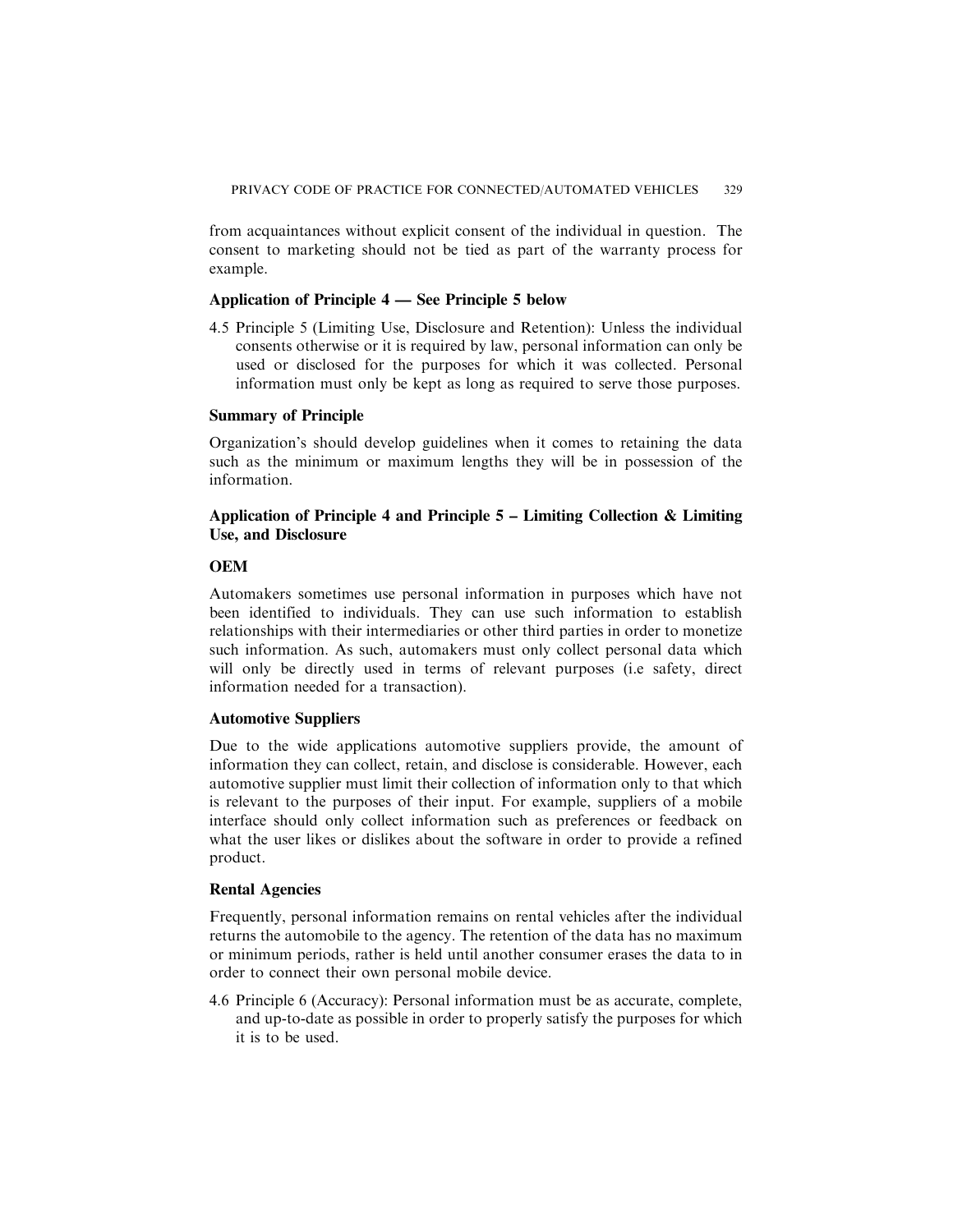## **Summary of Principle**

The personal information that is collected, must be an accurate representation of the individual in order to avoid risks of discrimination or any harm done by inaccurate or incomplete data. To achieve a satisfactory level of accuracy, entities should allow the individual to review and update the information, documenting purposes, and implementing a system in which regular corrections and updates occur.

## **Application of Principle 6 – Accuracy**

#### **OEM**

If an OEM holds personal information about an individual they are required that such information is accurate, complete and up to date. To ensure data quality, any information should be available to review. After which the individual may make a written request to update inaccurate, incomplete or equivocal information. Automakers should use this as a model in order to allow for upholding the CSA Principle of Accuracy.

## **Automotive Suppliers**

Once automotive suppliers have collected an amount of information which a reasonable person would deem relevant, they should strive to make the opportunity available to their consumers to review the compilation of data and make corrections. To the extent possible they should try and limit the amount of information gathered as when size of the collection increases so does the risk of collecting inaccurate data.

4.7 Principle 7 (Safeguards): Personal Information must be protected by appropriate security relative to the sensitivity of the information

## **Summary of Principle**

Throughout the process of data collection, the organization should ensure sufficient security measures to avoid security breaches, or accidental disclosure of personal information. Such measures could include but are not limited to; evaluating existing measures and the suitability to protect the data, implementing physical, organizational and technological safeguards.

## **Application of Principle 7 – Safeguards**

## **OEM /Automotive Suppliers**

Given that automakers and automotive suppliers obtain a wide array of personal data, their responsibility to protect the individual is greater than other stakeholders. Firstly, they should access their current systems and identify any points of which could run the risk of breaches, thefts, or disclosure.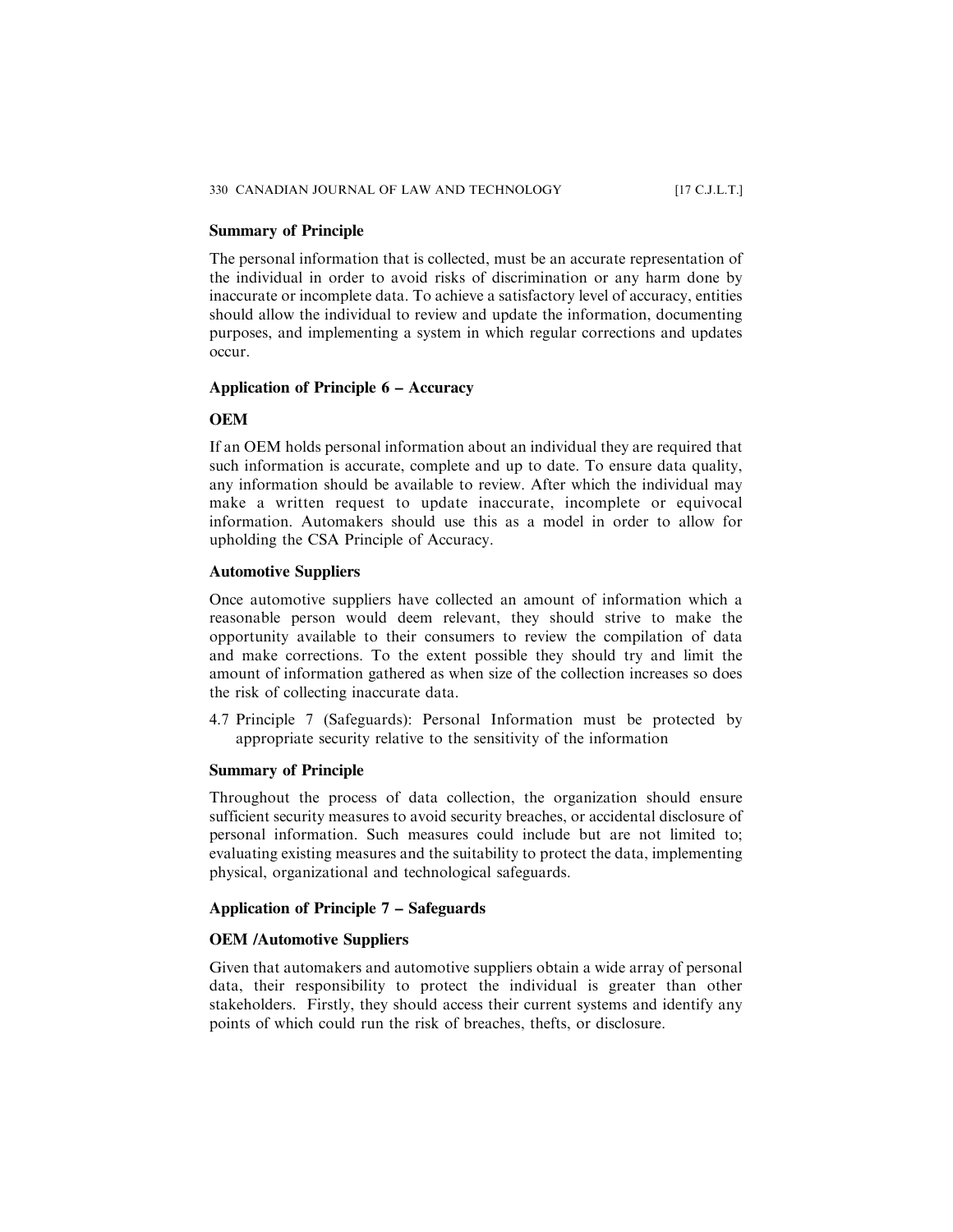## **Vehicle Dealers**

Vehicle dealers are primarily involved in repair and maintenance activities. They initially obtain personal information (through data sharing) and direct collection after they store it. To ensure sufficient security, vehicle dealers should restrict physical access so that only qualified individuals can retrieve personal information.

#### **Rental Agencies**

As mentioned earlier, information that is not deleted from onboard infotainment systems are available to those who are not qualified and in fact can be total strangers. Thus, rental agencies should first verify if data has been wiped from these systems and additionally should ensure staff members participate in regular training programs so that they are capable of clearing the information and instructing consumers on how to delete their information.

4.8 Principle 8 (Openness): An organization must make detailed information about its policies and practices relating to the management of personal information publicly and readily available.

## **Summary of Principle**

An organization must be transparent in terms of their policies and procedures regarding personal information. Such openness is done in order to create a relationship of trust between the entity and the individual. An adequate level of openness would be considered wherein an individual can easily obtain materials concerning the retention, disclosure, and use of their personal information.

It can be argued that this principle is followed since almost all such entities post privacy policies on their websites. However, these policy statements are often very difficult to understand. It is crucial that policies are expressed in plain language.

## **Application of Principle 8 – Openness**

## **OEM**

Automakers across the industry are similar in terms of handling of personal information. Subsequently, a generic strategy of making available copies of industry sector policies that explains how such these practices are in compliance with the CSA Code Principles along with the PIPEDA can be used as the source of openness.

#### **Automotive Suppliers**

At the present time, automotive suppliers typically meet the openness requirement with a privacy statement. This statement is usually written in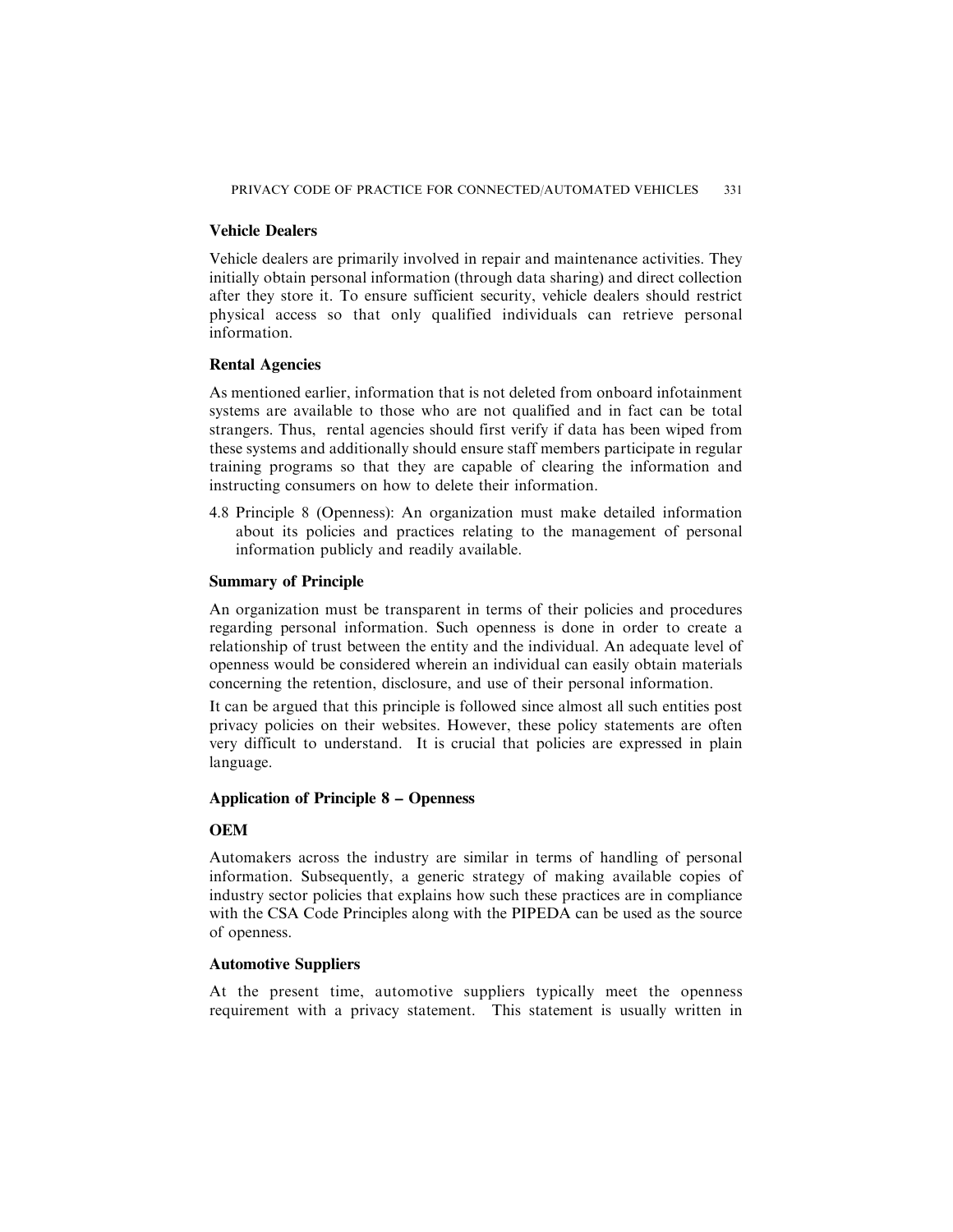technical language. Such resources should be made easily available, and readily accessible to individuals upon request.

## **Vehicle Dealers**

Vehicle dealers obtain personal information through data sharing, and through telematics devices. This information can be used to create marketing databases, or for warranty, repair and or maintenance services. It is crucial for these entities to make a consumer privacy brochure available at major points of interaction along with the training of dealers (i.e. purchase of an automobile, renewal of the lease, change of agreement, etc.)

#### **Rental Agencies**

Rental agencies are varied in terms of the vehicles they offer however, there is the similarity that most if not all of these vehicles are of connected nature. So, the method in which personal information collected is analogous. Similar to vehicle dealers, it would be ideal to adopt a company specific brochure beyond that of the privacy terms and services which are given to the consumers at the times of interaction as each company may handle data in different but appropriate manners.

4.9 Principle 9 (Individual Access): Upon request, an individual must be informed of the existence, use, and disclosure of their personal information and be given access to that information. An individual shall be able to challenge the accuracy and completeness of the information and have it amended as appropriate.

#### **Summary of Principle**

If requested, an individual must be provided with the information concerning the use, purposes, maintenance, retention and disclosure of their personal data. To meet the principle of individual access one must achieve four steps which are outlined in the CSA Code:

- . A request by the individual for the kind of personal information the organization maintains, its substantive nature, its uses, and the third parties to which it has been or may have been disclosed.
- . Timely response from the organization, either providing the information requested or written reasons why that information cannot be provided, preferably citing a specific exemption that is documented within the organization's privacy code. If information is withheld, the individual should be informed about redress procedures.
- . If information is provided, the individual may challenge its factual accuracy, as well as its completeness and relevance
- The correction or deletion of any information that is successfully challenged and a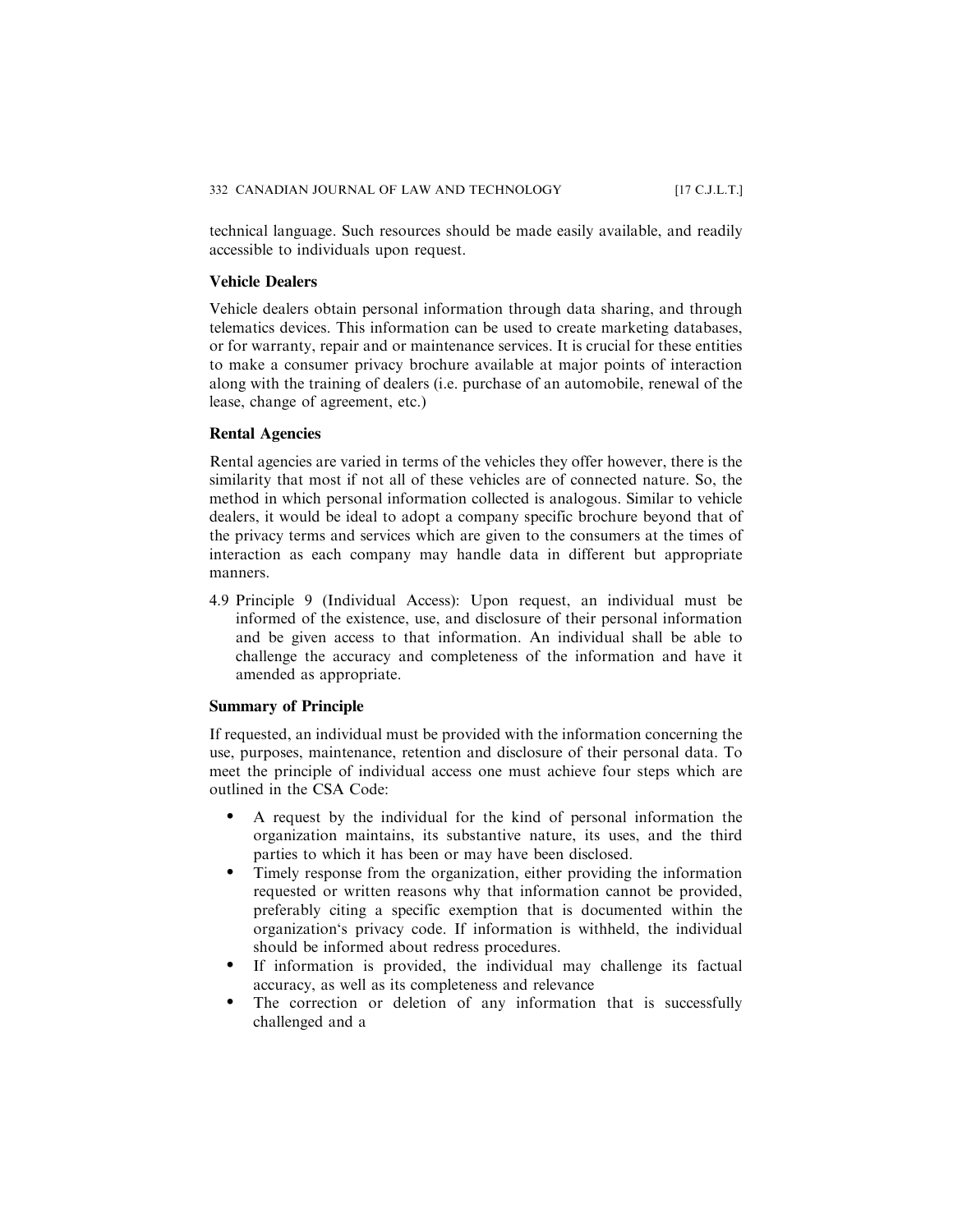. Communication of that correction to every internal data user and external third party who may have received it.

## **Application of Principle 9 — Individual Access**

## **OEM/ Automotive Suppliers**

Beyond the standard application that OEMs and automotive suppliers must be able to provide a detailed, accurate file concerning the personal information they must provide communication of any correction or deletion of any information that been shared with other parties.

## **Rental Agencies**

Although it may be the case that rental agencies often do not receive any requests from consumers regarding their information, they must adopt a system in which if such an event occurs the individual will be informed of the existence, the disclosure, the uses, and the access to the information itself.

4.10 Principle 10 (Challenging Compliance): An individual shall be able to challenge an organization's compliance with the above principles to the designated individual or individuals accountable for the organization's compliance.

## **Summary of Principle**

Although an entity can introduce the ten listed principles, this does not ensure compliance can be challenged. Organizations must allow for inquiries, complaints, and challenges regarding compliance and should handle such complaints in a manner consistent with principle 8 - Openess.

## **Application of Principle 10 — Challenging Compliance**

## **OEM**

The automotive industry is represented by two associations, the Canadian Vehicle Manufacturers' Association and the Global Automakers of Canada. It should be the responsibility of these associations to establish uniform procedures to receive and handle complaints and inform consumers about their opportunities for redress/making complaints. It can be to require each automaker to have specific privacy departments, or possibly assign this responsibility to an existing employee.

## **Automotive Suppliers**

Due to the nature of the relationship, automotive suppliers usually do not come in direct contact with consumers and dealing with complaints may not be a straightforward process. However, if consumers have an issue with the compliance, a system must be created where which these organizations have